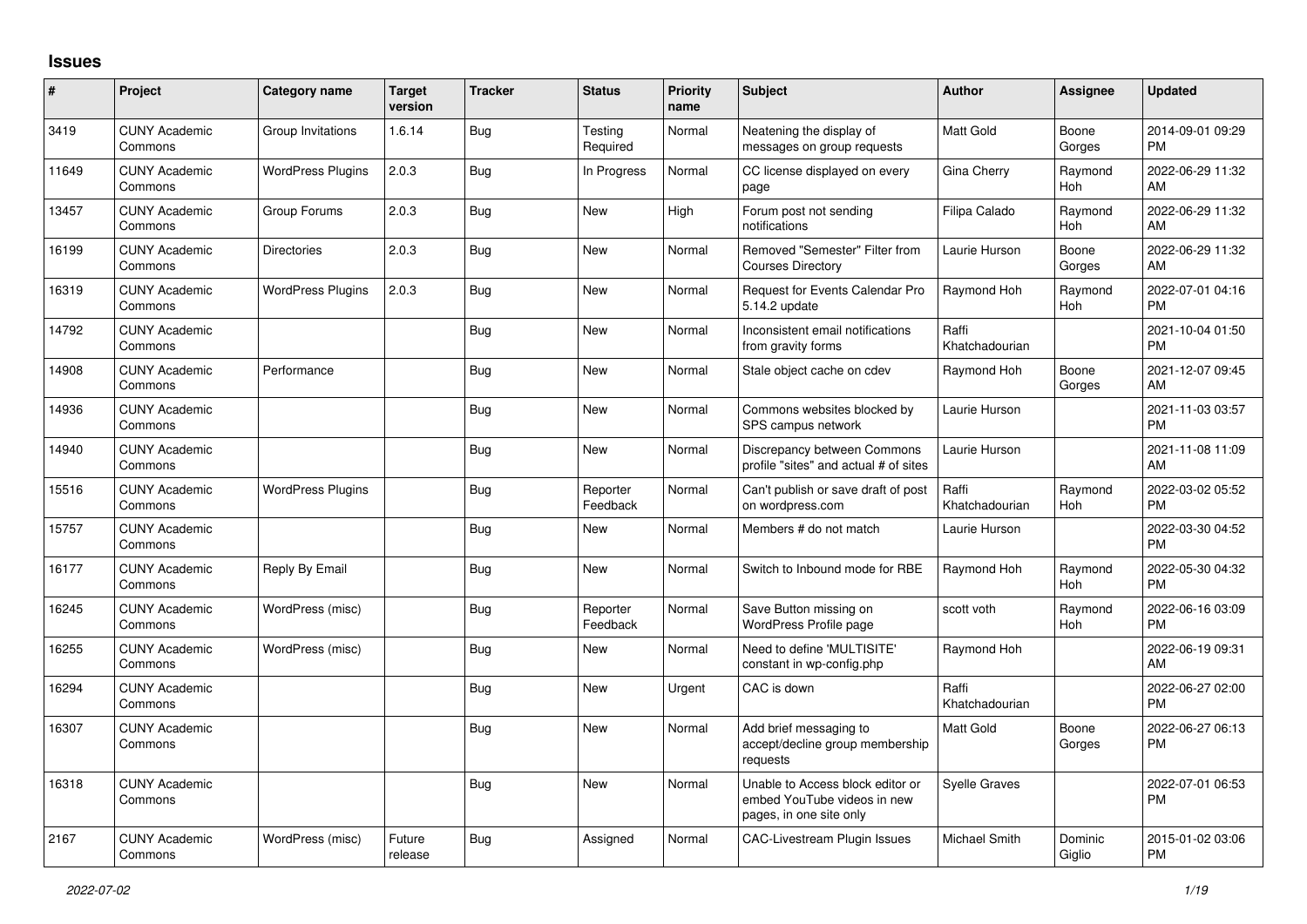| $\#$ | Project                         | <b>Category name</b>      | <b>Target</b><br>version | <b>Tracker</b> | <b>Status</b>        | <b>Priority</b><br>name | <b>Subject</b>                                                                                  | <b>Author</b>           | <b>Assignee</b>     | <b>Updated</b>                |
|------|---------------------------------|---------------------------|--------------------------|----------------|----------------------|-------------------------|-------------------------------------------------------------------------------------------------|-------------------------|---------------------|-------------------------------|
| 3691 | <b>CUNY Academic</b><br>Commons | <b>WordPress Plugins</b>  | Future<br>release        | Bug            | <b>New</b>           | Normal                  | <b>WPMU Domain Mapping</b><br>Debugging on cdev                                                 | Raymond Hoh             | Matt Gold           | 2014-12-12 09:04<br>AM        |
| 3939 | <b>CUNY Academic</b><br>Commons | <b>WordPress Plugins</b>  | Future<br>release        | Bug            | Hold                 | Normal                  | Activity stream support for<br>Co-Authors Plus plugin                                           | Raymond Hoh             | Raymond<br>Hoh      | 2015-11-09 06:13<br><b>PM</b> |
| 4388 | <b>CUNY Academic</b><br>Commons | WordPress (misc)          | Future<br>release        | Bug            | Assigned             | Normal                  | Repeated request for<br>authentication.                                                         | Alice.Lynn<br>McMichael | Raymond<br>Hoh      | 2015-08-11 07:35<br><b>PM</b> |
| 4438 | <b>CUNY Academic</b><br>Commons | Events                    | Future<br>release        | Bug            | Assigned             | Normal                  | Events Calendar - Export<br><b>Recurring Events</b>                                             | scott voth              | Daniel Jones        | 2016-05-23 04:25<br><b>PM</b> |
| 4535 | <b>CUNY Academic</b><br>Commons | My Commons                | Future<br>release        | Bug            | New                  | Low                     | My Commons filter issue                                                                         | scott voth              | Raymond<br>Hoh      | 2015-09-01 11:17<br>AM        |
| 4661 | <b>CUNY Academic</b><br>Commons | <b>User Experience</b>    | Future<br>release        | <b>Bug</b>     | Assigned             | Normal                  | <b>Simplify Events text</b>                                                                     | Matt Gold               | Samantha<br>Raddatz | 2015-10-02 09:06<br><b>PM</b> |
| 5268 | <b>CUNY Academic</b><br>Commons | Group Forums              | Future<br>release        | Bug            | Assigned             | Normal                  | Long-time to post to multiple<br>groups                                                         | Luke Waltzer            | Daniel Jones        | 2016-09-07 06:31<br><b>PM</b> |
| 5282 | <b>CUNY Academic</b><br>Commons | Social Paper              | Future<br>release        | Bug            | <b>New</b>           | Normal                  | Replying via email directs to paper<br>but not individual comment.                              | Marilyn Weber           | Raymond<br>Hoh      | 2016-03-02 01:48<br><b>PM</b> |
| 5488 | <b>CUNY Academic</b><br>Commons | Social Paper              | Future<br>release        | Bug            | New                  | Normal                  | Add a "last edited by" field to<br>Social Paper group directories                               | Boone Gorges            |                     | 2016-04-21 10:05<br><b>PM</b> |
| 5691 | <b>CUNY Academic</b><br>Commons | <b>Blogs (BuddyPress)</b> | Future<br>release        | <b>Bug</b>     | Assigned             | High                    | Differing numbers on Sites display                                                              | <b>Matt Gold</b>        | Raymond<br>Hoh      | 2016-06-13 01:37<br><b>PM</b> |
| 5827 | <b>CUNY Academic</b><br>Commons | <b>Public Portfolio</b>   | Future<br>release        | Bug            | Assigned             | Normal                  | Academic Interests square bracket<br>links not working                                          | scott voth              | Chris Stein         | 2016-08-11 11:59<br><b>PM</b> |
| 6356 | <b>CUNY Academic</b><br>Commons | <b>WordPress Plugins</b>  | Future<br>release        | Bug            | Reporter<br>Feedback | Low                     | Should Subscribe2 be<br>deprecated?                                                             | Luke Waltzer            |                     | 2017-03-20 12:20<br><b>PM</b> |
| 6749 | <b>CUNY Academic</b><br>Commons | Events                    | Future<br>release        | Bug            | <b>New</b>           | Low                     | BPEO iCal request can trigger<br>very large number of DB queries                                | <b>Boone Gorges</b>     | Raymond<br>Hoh      | 2016-11-15 10:09<br><b>PM</b> |
| 6755 | <b>CUNY Academic</b><br>Commons | WordPress (misc)          | Future<br>release        | Bug            | <b>New</b>           | Normal                  | Cannot Deactivate Plugin                                                                        | Laura Kane              |                     | 2016-11-16 01:12<br><b>PM</b> |
| 7022 | <b>CUNY Academic</b><br>Commons | Announcements             | Future<br>release        | Bug            | <b>New</b>           | Normal                  | Sitewide announcements should<br>be displayed on, and dismissable<br>from, mapped domains       | Boone Gorges            | Boone<br>Gorges     | 2018-03-22 10:18<br>AM        |
| 7663 | <b>CUNY Academic</b><br>Commons | Social Paper              | Future<br>release        | Bug            | New                  | Normal                  | Social Paper notifications not<br>formatted correctly on secondary<br>sites                     | Boone Gorges            | Boone<br>Gorges     | 2018-04-16 03:52<br><b>PM</b> |
| 7981 | <b>CUNY Academic</b><br>Commons | Social Paper              | Future<br>release        | Bug            | <b>New</b>           | Normal                  | Social Paper comments should<br>not go to spam                                                  | Luke Waltzer            | Boone<br>Gorges     | 2018-04-16 03:52<br><b>PM</b> |
| 8675 | <b>CUNY Academic</b><br>Commons | User Onboarding           | Future<br>release        | Bug            | Reporter<br>Feedback | Low                     | Add new User search screen calls<br>for the input of email address but<br>doesn't work with one | Paul Hebert             | Boone<br>Gorges     | 2017-10-11 11:17<br>AM        |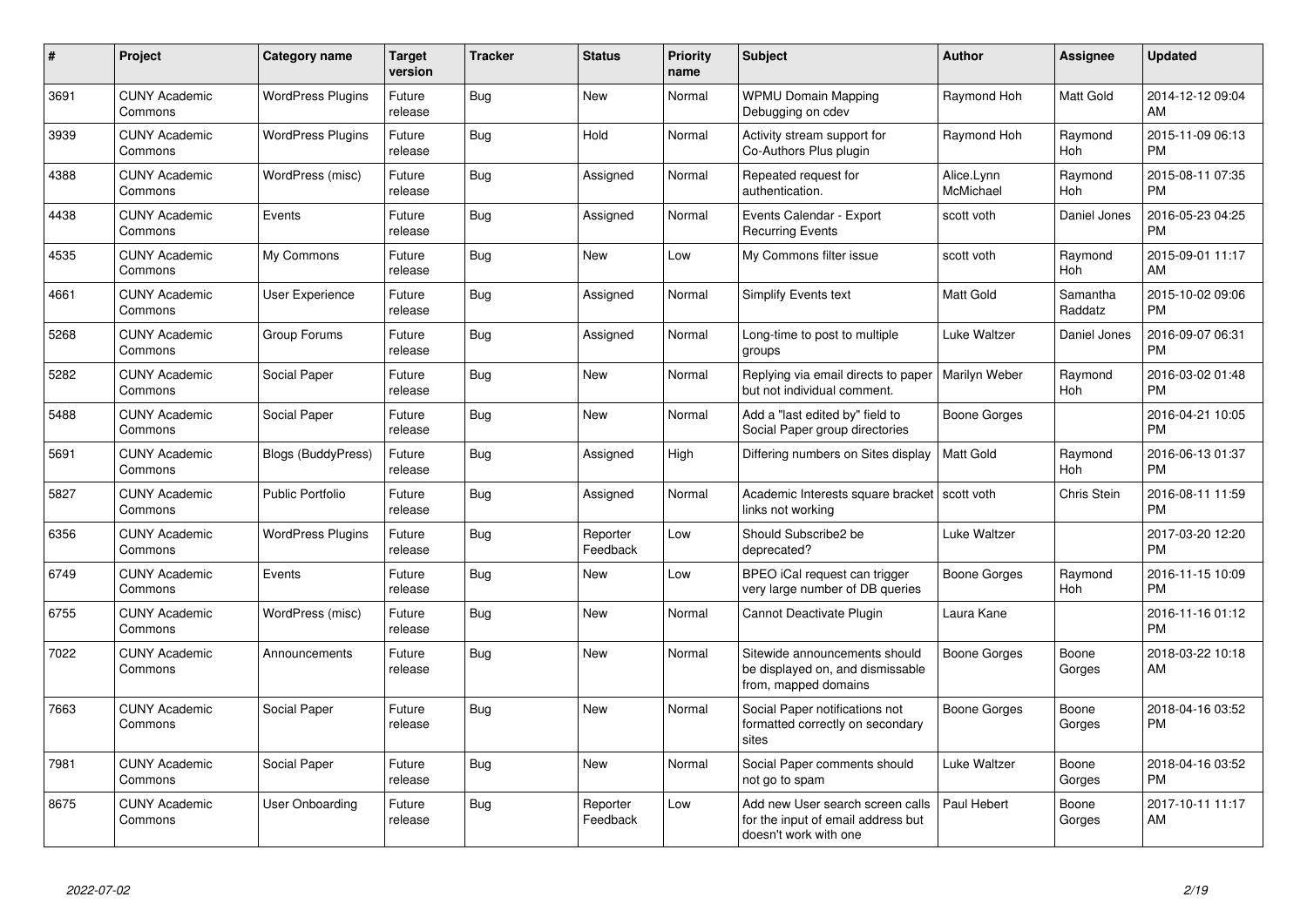| #     | Project                         | <b>Category name</b>       | <b>Target</b><br>version | <b>Tracker</b> | <b>Status</b>        | <b>Priority</b><br>name | Subject                                                                                                      | Author              | <b>Assignee</b>     | <b>Updated</b>                |
|-------|---------------------------------|----------------------------|--------------------------|----------------|----------------------|-------------------------|--------------------------------------------------------------------------------------------------------------|---------------------|---------------------|-------------------------------|
| 9289  | <b>CUNY Academic</b><br>Commons | <b>WordPress Plugins</b>   | Future<br>release        | Bug            | Reporter<br>Feedback | Normal                  | Email Users Plugin                                                                                           | Laurie Hurson       | Boone<br>Gorges     | 2018-10-24 12:34<br><b>PM</b> |
| 9835  | <b>CUNY Academic</b><br>Commons | Group Forums               | Future<br>release        | Bug            | Assigned             | Normal                  | add a "like" function?                                                                                       | Marilyn Weber       | <b>Erik Trainer</b> | 2018-06-05 01:49<br><b>PM</b> |
| 9926  | <b>CUNY Academic</b><br>Commons | <b>WordPress Plugins</b>   | Future<br>release        | Bug            | New                  | Normal                  | twitter-mentions-as-comments<br>cron jobs can run long                                                       | Boone Gorges        | Boone<br>Gorges     | 2018-10-24 12:34<br><b>PM</b> |
| 11024 | <b>CUNY Academic</b><br>Commons | WordPress (misc)           | Future<br>release        | Bug            | <b>New</b>           | Normal                  | Subsites should not show "you<br>should update your .htaccess<br>now" notice after permalink setting<br>save | Boone Gorges        |                     | 2019-01-28 01:35<br><b>PM</b> |
| 11243 | <b>CUNY Academic</b><br>Commons | BuddyPress (misc)          | Future<br>release        | <b>Bug</b>     | <b>New</b>           | Normal                  | Audit bp-custom.php                                                                                          | Raymond Hoh         | Raymond<br>Hoh      | 2022-04-26 11:59<br>AM        |
| 11392 | <b>CUNY Academic</b><br>Commons |                            | Future<br>release        | Bug            | <b>New</b>           | Normal                  | Migrate users away from<br><b>StatPress</b>                                                                  | Boone Gorges        |                     | 2019-04-23 03:53<br><b>PM</b> |
| 11971 | <b>CUNY Academic</b><br>Commons | <b>Email Notifications</b> | Future<br>release        | Bug            | Reporter<br>Feedback | Low                     | Pictures obscured in emailed post<br>notifications                                                           | Marilyn Weber       | Raymond<br>Hoh      | 2019-11-21 01:14<br><b>PM</b> |
| 12573 | <b>CUNY Academic</b><br>Commons | <b>WordPress Plugins</b>   | Future<br>release        | Bug            | New                  | Normal                  | <b>CommentPress Core Issues</b>                                                                              | scott voth          |                     | 2020-03-24 04:32<br><b>PM</b> |
| 13331 | <b>CUNY Academic</b><br>Commons | Site cloning               | Future<br>release        | Bug            | New                  | Normal                  | Combine Site Template and Clone<br>operations                                                                | <b>Boone Gorges</b> | Jeremy Felt         | 2021-11-19 12:39<br><b>PM</b> |
| 14113 | <b>CUNY Academic</b><br>Commons | WordPress (misc)           | Future<br>release        | Bug            | Hold                 | Normal                  | Block Editor Not Working on this<br>page - Json error                                                        | scott voth          | Boone<br>Gorges     | 2021-03-05 11:01<br>AM        |
| 14496 | <b>CUNY Academic</b><br>Commons | Domain Mapping             | Future<br>release        | Bug            | New                  | Normal                  | Mapped domain SSO uses<br>third-party cookies                                                                | Raymond Hoh         | Raymond<br>Hoh      | 2021-05-24 04:03<br><b>PM</b> |
| 14987 | <b>CUNY Academic</b><br>Commons | <b>WordPress Plugins</b>   | Future<br>release        | Bug            | New                  | Normal                  | Elementor update causes<br>database freeze-up                                                                | Boone Gorges        | Boone<br>Gorges     | 2021-11-29 12:02<br><b>PM</b> |
| 4972  | <b>CUNY Academic</b><br>Commons | Analytics                  | Not tracked              | Bug            | <b>New</b>           | Normal                  | <b>Newsletter Analytics</b>                                                                                  | Stephen Real        | Matt Gold           | 2015-12-09 12:54<br><b>PM</b> |
| 5317  | <b>CUNY Academic</b><br>Commons | Group Blogs                | Not tracked              | Bug            | Reporter<br>Feedback | Normal                  | Notifications of New Post Didn't<br>Come                                                                     | Luke Waltzer        | Samantha<br>Raddatz | 2016-03-21 10:41<br><b>PM</b> |
| 6644  | <b>CUNY Academic</b><br>Commons |                            | Not tracked              | <b>Bug</b>     | Reporter<br>Feedback | High                    | White Screen at Login Pge                                                                                    | Luke Waltzer        | Raymond<br>Hoh      | 2016-11-21 10:34<br><b>PM</b> |
| 6671  | <b>CUNY Academic</b><br>Commons | Reply By Email             | Not tracked              | <b>Bug</b>     | Assigned             | Normal                  | "Post too often" RBE error<br>message                                                                        | Matt Gold           | Raymond<br>Hoh      | 2016-11-11 09:55<br>AM        |
| 6995  | <b>CUNY Academic</b><br>Commons | Home Page                  | Not tracked              | <b>Bug</b>     | Assigned             | Normal                  | member filter on homepage not<br>working                                                                     | Matt Gold           | Raymond<br>Hoh      | 2016-12-11 09:46<br><b>PM</b> |
| 7928  | <b>CUNY Academic</b><br>Commons | Group Forums               | Not tracked              | Bug            | New                  | Normal                  | Duplicate Forum post                                                                                         | Luke Waltzer        | Raymond<br>Hoh      | 2017-04-11 09:27<br><b>PM</b> |
| 8440  | <b>CUNY Academic</b><br>Commons | Onboarding                 | Not tracked              | Bug            | New                  | Normal                  | Create Test Email Accounts for<br><b>Onboarding Project</b>                                                  | Stephen Real        | Stephen Real        | 2017-08-01 09:49<br><b>PM</b> |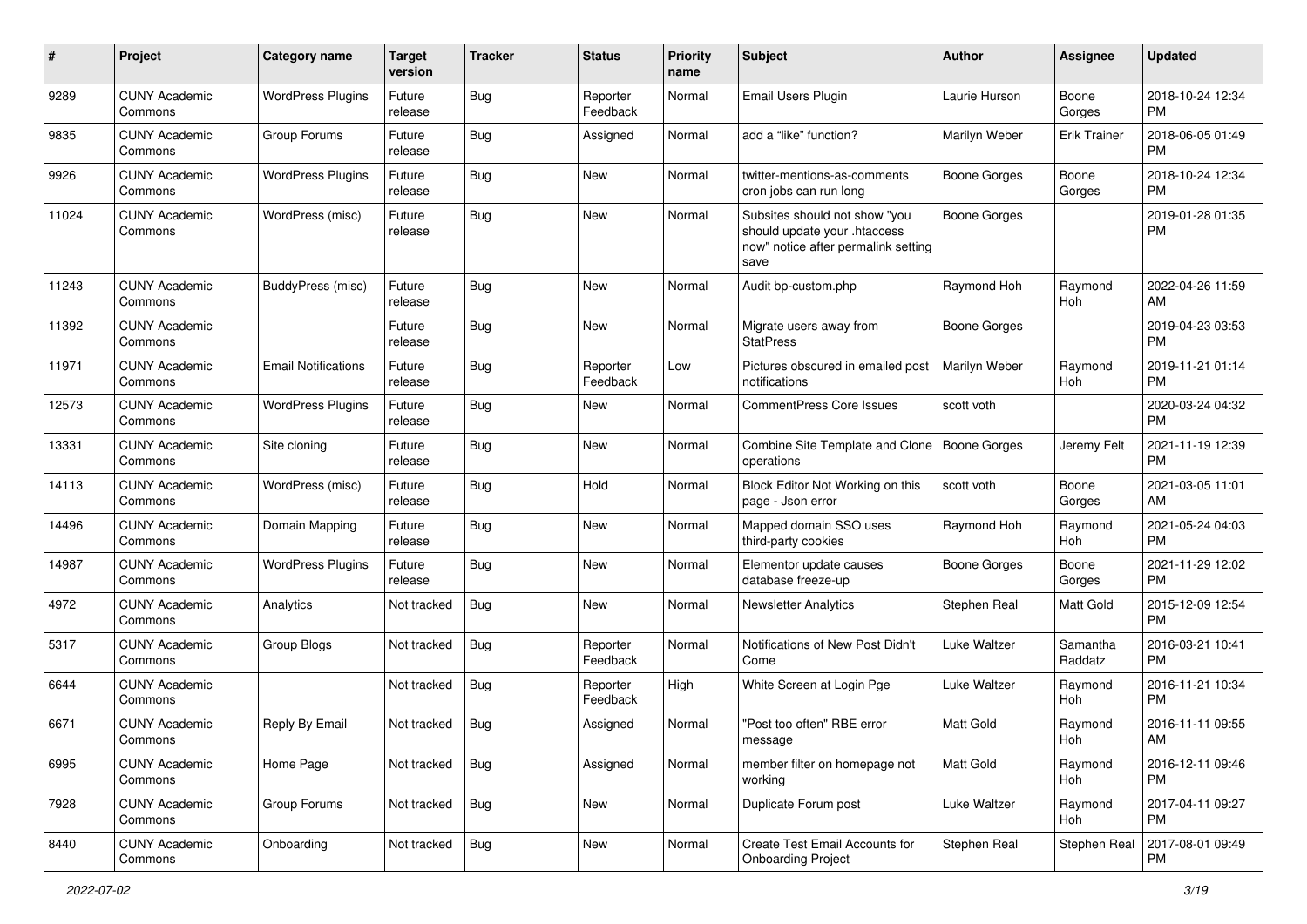| #     | Project                         | <b>Category name</b>       | <b>Target</b><br>version | <b>Tracker</b> | <b>Status</b>        | Priority<br>name | <b>Subject</b>                                                                                | Author              | <b>Assignee</b> | <b>Updated</b>                |
|-------|---------------------------------|----------------------------|--------------------------|----------------|----------------------|------------------|-----------------------------------------------------------------------------------------------|---------------------|-----------------|-------------------------------|
| 8991  | <b>CUNY Academic</b><br>Commons | Reply By Email             | Not tracked              | <b>Bug</b>     | Hold                 | Normal           | RBE duplicate email message<br>issue                                                          | <b>Matt Gold</b>    | Raymond<br>Hoh  | 2018-02-18 08:53<br><b>PM</b> |
| 9060  | <b>CUNY Academic</b><br>Commons | Commons In A Box           | Not tracked              | <b>Bug</b>     | Hold                 | Normal           | Problems with CBox image library<br>upload                                                    | Lisa Rhody          | Raymond<br>Hoh  | 2018-01-10 03:26<br><b>PM</b> |
| 9346  | <b>CUNY Academic</b><br>Commons | WordPress (misc)           | Not tracked              | Bug            | New                  | Normal           | Clone cetls.bmcc.cuny.edu for<br>development                                                  | Owen Roberts        | Raymond<br>Hoh  | 2018-03-06 05:35<br><b>PM</b> |
| 9515  | <b>CUNY Academic</b><br>Commons | <b>WordPress Plugins</b>   | Not tracked              | Bug            | Reporter<br>Feedback | Normal           | Text to Speech plugin - "More<br>Slowly" checkbox not working                                 | scott voth          | Boone<br>Gorges | 2018-06-13 02:26<br><b>PM</b> |
| 9979  | <b>CUNY Academic</b><br>Commons | <b>Email Notifications</b> | Not tracked              | Bug            | Reporter<br>Feedback | Normal           | Reports of slow email activation<br>emails                                                    | <b>Matt Gold</b>    | Boone<br>Gorges | 2018-08-29 09:40<br><b>PM</b> |
| 10040 | <b>CUNY Academic</b><br>Commons | WordPress (misc)           | Not tracked              | Bug            | Reporter<br>Feedback | Normal           | User doesn't see full list of themes                                                          | <b>Matt Gold</b>    | Boone<br>Gorges | 2018-07-25 10:12<br>AM        |
| 10262 | <b>CUNY Academic</b><br>Commons |                            | Not tracked              | Bug            | Reporter<br>Feedback | Normal           | Newsletter Plugin: Broken Image<br>at Bottom of All Newsletters                               | Mark Webb           | Raymond<br>Hoh  | 2018-08-30 05:17<br><b>PM</b> |
| 10678 | <b>CUNY Academic</b><br>Commons |                            | Not tracked              | <b>Bug</b>     | Reporter<br>Feedback | High             | Newsletter Plugin Not Sending<br><b>Out Newsletters</b>                                       | Mark Webb           | Boone<br>Gorges | 2019-09-16 09:38<br><b>PM</b> |
| 10769 | <b>CUNY Academic</b><br>Commons | <b>WordPress Themes</b>    | Not tracked              | <b>Bug</b>     | Reporter<br>Feedback | Normal           | 2011 Theme Sidebar                                                                            | Mark Webb           |                 | 2018-12-04 04:09<br><b>PM</b> |
| 10794 | <b>CUNY Academic</b><br>Commons | Performance                | Not tracked              | Bug            | New                  | Normal           | Memcached connection<br>occasionally breaks                                                   | Boone Gorges        | Boone<br>Gorges | 2018-12-06 03:30<br><b>PM</b> |
| 11120 | <b>CUNY Academic</b><br>Commons | <b>WordPress Plugins</b>   | Not tracked              | Bug            | Reporter<br>Feedback | Normal           | Events Manager Events Not<br>Showing Up                                                       | Mark Webb           |                 | 2019-02-27 04:10<br><b>PM</b> |
| 11415 | <b>CUNY Academic</b><br>Commons | <b>WordPress Plugins</b>   | Not tracked              | Bug            | Reporter<br>Feedback | Normal           | Blog Subscriptions in Jetpack                                                                 | Laurie Hurson       |                 | 2019-05-14 10:34<br>AM        |
| 11556 | <b>CUNY Academic</b><br>Commons | Courses                    | Not tracked              | Bug            | Reporter<br>Feedback | Normal           | Instructor name given in course<br>listing                                                    | Tom Harbison        |                 | 2019-06-25 04:12<br><b>PM</b> |
| 11879 | <b>CUNY Academic</b><br>Commons |                            | Not tracked              | Bug            | New                  | Normal           | Hypothesis comments appearing<br>on multiple, different pdfs across<br>blogs                  | Laurie Hurson       | Laurie Hurson   | 2019-09-19 02:39<br><b>PM</b> |
| 12198 | <b>CUNY Academic</b><br>Commons |                            | Not tracked              | <b>Bug</b>     | Reporter<br>Feedback | Normal           | Duplicate listing in My Sites                                                                 | Tom Harbison        |                 | 2019-12-09 05:50<br><b>PM</b> |
| 12360 | <b>CUNY Academic</b><br>Commons | <b>WordPress Themes</b>    | Not tracked              | Bug            | Reporter<br>Feedback | Normal           | site just says "DANTE We are<br>currently in maintenance mode,<br>please check back shortly." | Marilyn Weber       |                 | 2020-02-04 12:13<br><b>PM</b> |
| 12436 | <b>CUNY Academic</b><br>Commons |                            | Not tracked              | Bug            | Assigned             | Normal           | Nightly system downtime                                                                       | <b>Boone Gorges</b> |                 | 2020-08-01 09:30<br>AM        |
| 12438 | <b>CUNY Academic</b><br>Commons | Courses                    | Not tracked              | <b>Bug</b>     | New                  | Normal           | Site appearing twice                                                                          | Laurie Hurson       | Boone<br>Gorges | 2020-02-18 01:34<br><b>PM</b> |
| 13328 | <b>CUNY Academic</b><br>Commons | Group Forums               | Not tracked              | <b>Bug</b>     | Reporter<br>Feedback | Normal           | cross-posting in two related<br>groups                                                        | Marilyn Weber       | Raymond<br>Hoh  | 2020-09-15 10:39<br><b>PM</b> |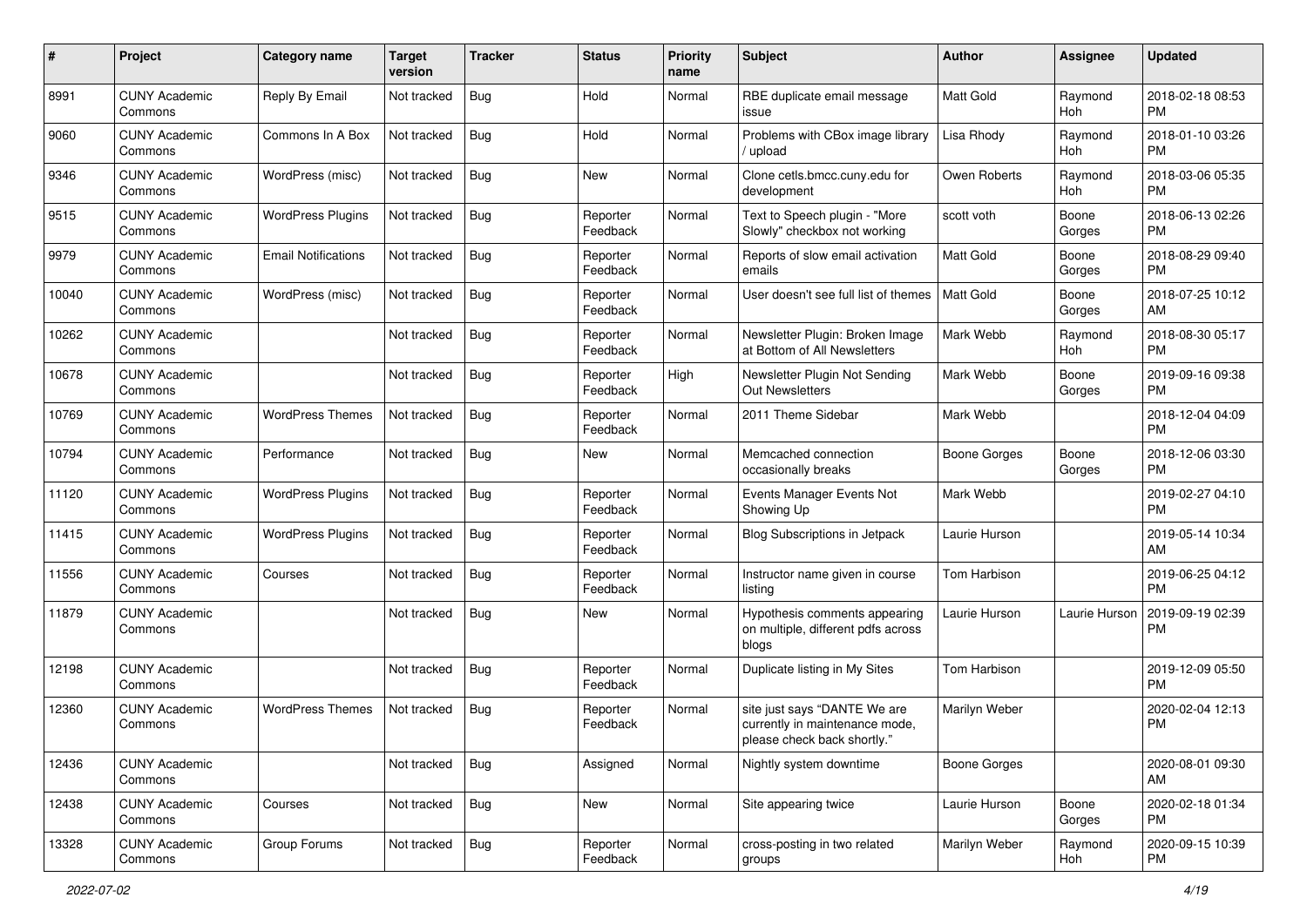| #     | Project                                                                 | <b>Category name</b>           | <b>Target</b><br>version | <b>Tracker</b> | <b>Status</b>        | <b>Priority</b><br>name | <b>Subject</b>                                                         | <b>Author</b>           | <b>Assignee</b>     | <b>Updated</b>                |
|-------|-------------------------------------------------------------------------|--------------------------------|--------------------------|----------------|----------------------|-------------------------|------------------------------------------------------------------------|-------------------------|---------------------|-------------------------------|
| 13430 | <b>CUNY Academic</b><br>Commons                                         | Reply By Email                 | Not tracked              | <b>Bug</b>     | New                  | Normal                  | Delay in RBE                                                           | Luke Waltzer            | Raymond<br>Hoh      | 2020-10-13 11:16<br>AM        |
| 13949 | <b>CUNY Academic</b><br>Commons                                         |                                | Not tracked              | <b>Bug</b>     | New                  | Normal                  | Continued debugging of runaway<br>MySQL connections                    | <b>Matt Gold</b>        | Boone<br>Gorges     | 2021-09-14 10:42<br>AM        |
| 14483 | <b>CUNY Academic</b><br>Commons                                         | WordPress - Media              | Not tracked              | Bug            | Reporter<br>Feedback | Normal                  | Wordpress PDF Embed Stopped<br>Working after JITP Media Clone          | <b>Patrick DeDauw</b>   | Boone<br>Gorges     | 2021-05-20 01:51<br><b>PM</b> |
| 14629 | <b>CUNY Academic</b><br>Commons                                         |                                | Not tracked              | <b>Bug</b>     | Reporter<br>Feedback | Normal                  | Possible Post Order Bug?                                               | <b>Syelle Graves</b>    |                     | 2021-09-14 10:47<br>AM        |
| 15242 | <b>CUNY Academic</b><br>Commons                                         | Performance                    | Not tracked              | <b>Bug</b>     | Reporter<br>Feedback | Normal                  | Slugist site                                                           | Raffi<br>Khatchadourian | Boone<br>Gorges     | 2022-02-07 11:14<br>AM        |
| 2576  | <b>NYCDH Community</b><br>Site                                          |                                |                          | Bug            | Hold                 | Low                     | Test Next Button in Javascript<br><b>Tutorial Under Activities</b>     | Mark Newton             | Alex Gil            | 2013-05-18 02:55<br><b>PM</b> |
| 2618  | <b>NYCDH Community</b><br>Site                                          |                                |                          | Bug            | Assigned             | Low                     | Mark blogs as spam when created   Matt Gold<br>by users marked as spam |                         | Boone<br>Gorges     | 2013-06-09 11:38<br><b>PM</b> |
| 8992  | <b>NYCDH Community</b><br>Site                                          |                                |                          | Bug            | Assigned             | Normal                  | Multiple RBE error reports                                             | Matt Gold               | Raymond<br>Hoh      | 2017-12-11 05:43<br><b>PM</b> |
| 12062 | AD/O365 Transition<br>from NonMatric to<br><b>Matriculated Students</b> |                                |                          | Feature        | In Progress          | Normal                  | create solution and console<br>project                                 | Emilio Rodriguez        | Emilio<br>Rodriguez | 2019-11-12 03:56<br><b>PM</b> |
| 12121 | <b>CUNY Academic</b><br>Commons                                         | <b>WordPress Plugins</b>       | 2.0.3                    | Feature        | Reporter<br>Feedback | Normal                  | Embedding H5P Iframes on<br><b>Commons Site</b>                        | Laurie Hurson           | Boone<br>Gorges     | 2022-06-29 11:32<br>AM        |
| 15613 | <b>CUNY Academic</b><br>Commons                                         |                                | 2.0.3                    | Feature        | Reporter<br>Feedback | Normal                  | Adding "Passster" plugin                                               | Laurie Hurson           |                     | 2022-06-29 11:32<br>AM        |
| 16290 | <b>CUNY Academic</b><br>Commons                                         |                                |                          | Feature        | Reporter<br>Feedback | Normal                  | Add Table Of Contents Block<br>plug-in                                 | Raffi<br>Khatchadourian |                     | 2022-06-24 10:26<br>AM        |
| 16314 | <b>CUNY Academic</b><br>Commons                                         | <b>WordPress Plugins</b>       |                          | Feature        | <b>New</b>           | Normal                  | Install Multicollab plug-in?                                           | Raffi<br>Khatchadourian |                     | 2022-06-29 03:44<br><b>PM</b> |
| 13891 | <b>CUNY Academic</b><br>Commons                                         | Internal Tools and<br>Workflow | 2.1.0                    | Feature        | New                  | Normal                  | Migrate automated linting to<br>GitHub Actions                         | Boone Gorges            | Jeremy Felt         | 2022-06-29 11:13<br>AM        |
| 15194 | <b>CUNY Academic</b><br>Commons                                         | Internal Tools and<br>Workflow | 2.1.0                    | Feature        | New                  | Normal                  | PHPCS sniff for un-restored<br>switch_to_blog() calls                  | Boone Gorges            | Jeremy Felt         | 2022-05-26 10:45<br>AM        |
| 15883 | <b>CUNY Academic</b><br>Commons                                         |                                | 2.1.0                    | Feature        | <b>New</b>           | Normal                  | Release BPGES update                                                   | Boone Gorges            | Boone<br>Gorges     | 2022-05-26 10:39<br>AM        |
| 58    | <b>CUNY Academic</b><br>Commons                                         | BuddyPress (misc)              | Future<br>release        | Feature        | Assigned             | Low                     | Make member search sortable by<br>last name                            | Roberta Brody           | Boone<br>Gorges     | 2010-08-26 02:38<br><b>PM</b> |
| 287   | <b>CUNY Academic</b><br>Commons                                         | WordPress (misc)               | Future<br>release        | Feature        | Assigned             | Normal                  | Create troubleshooting tool for<br>account sign-up                     | <b>Matt Gold</b>        | Boone<br>Gorges     | 2015-11-09 06:17<br><b>PM</b> |
| 308   | <b>CUNY Academic</b><br>Commons                                         | Registration                   | Future<br>release        | Feature        | <b>New</b>           | Normal                  | Group recommendations for<br>signup process                            | Boone Gorges            | Samantha<br>Raddatz | 2015-11-09 05:07<br><b>PM</b> |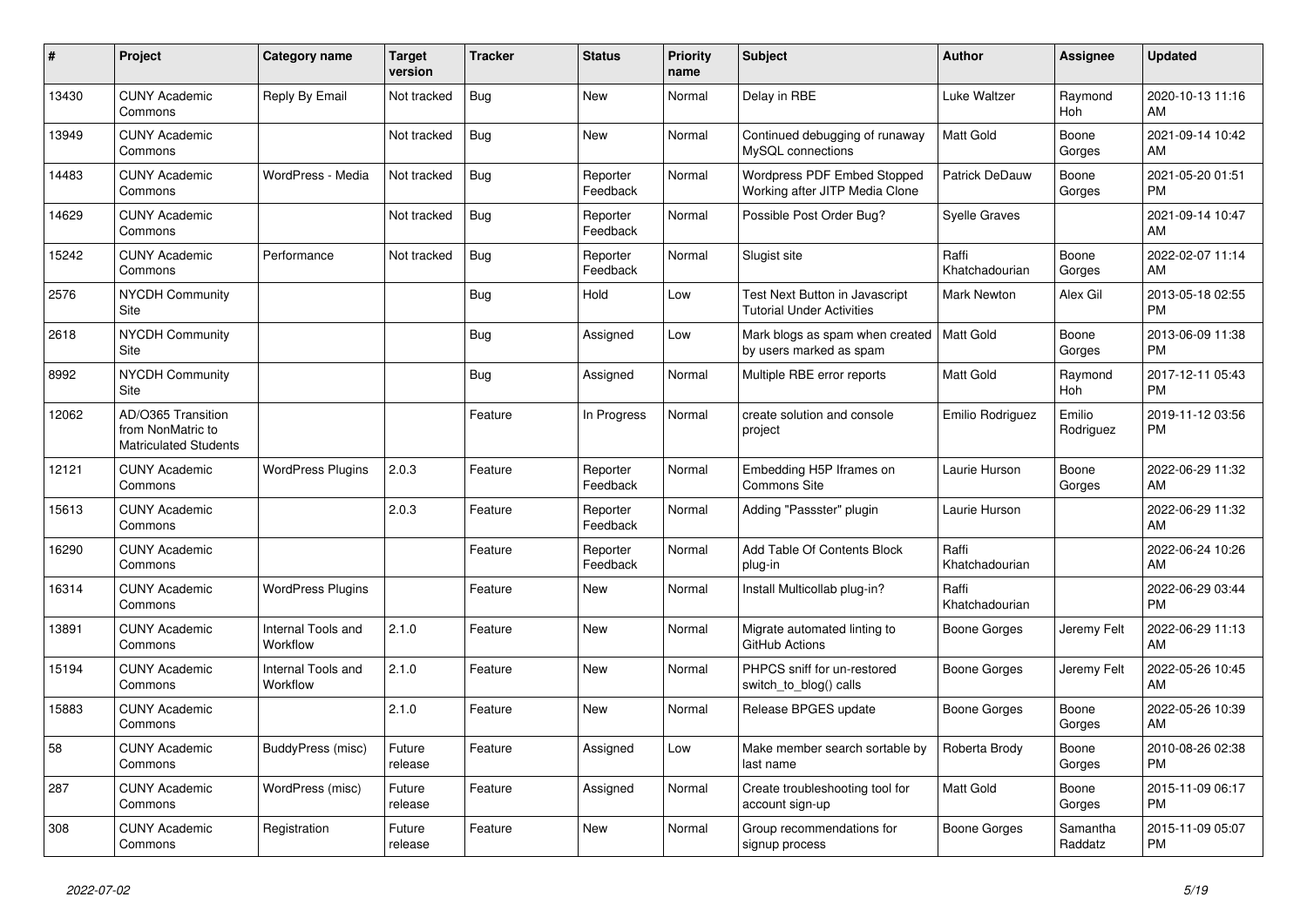| #   | Project                         | <b>Category name</b>       | <b>Target</b><br>version | <b>Tracker</b> | <b>Status</b> | Priority<br>name | <b>Subject</b>                                                                | Author              | <b>Assignee</b>     | <b>Updated</b>                |
|-----|---------------------------------|----------------------------|--------------------------|----------------|---------------|------------------|-------------------------------------------------------------------------------|---------------------|---------------------|-------------------------------|
| 310 | <b>CUNY Academic</b><br>Commons | BuddyPress (misc)          | Future<br>release        | Feature        | Assigned      | Low              | <b>Friend Request Email</b>                                                   | <b>Matt Gold</b>    | Samantha<br>Raddatz | 2015-11-09 05:08<br><b>PM</b> |
| 333 | <b>CUNY Academic</b><br>Commons | <b>Email Notifications</b> | Future<br>release        | Feature        | Assigned      | Low              | Delay Forum Notification Email<br>Delivery Until After Editing Period<br>Ends | <b>Matt Gold</b>    | Raymond<br>Hoh      | 2015-11-09 06:01<br><b>PM</b> |
| 364 | <b>CUNY Academic</b><br>Commons | <b>WordPress Plugins</b>   | Future<br>release        | Feature        | New           | Normal           | <b>Bulletin Board</b>                                                         | <b>Matt Gold</b>    |                     | 2015-01-05 08:50<br><b>PM</b> |
| 365 | <b>CUNY Academic</b><br>Commons | WordPress (misc)           | Future<br>release        | Feature        | Assigned      | Normal           | <b>Create Mouseover Tooltips</b><br>throughout Site                           | Matt Gold           | Chris Stein         | 2015-11-09 06:18<br><b>PM</b> |
| 370 | <b>CUNY Academic</b><br>Commons | Registration               | Future<br>release        | Feature        | Assigned      | High             | <b>Guest Accounts</b>                                                         | <b>Matt Gold</b>    | Matt Gold           | 2015-04-09 09:33<br><b>PM</b> |
| 377 | <b>CUNY Academic</b><br>Commons | BuddyPress (misc)          | Future<br>release        | Feature        | Assigned      | Normal           | Like buttons                                                                  | <b>Matt Gold</b>    | Boone<br>Gorges     | 2010-11-16 05:13<br><b>PM</b> |
| 412 | <b>CUNY Academic</b><br>Commons | <b>WordPress Themes</b>    | Future<br>release        | Feature        | Assigned      | Normal           | <b>Featured Themes</b>                                                        | <b>Matt Gold</b>    | Dominic<br>Giglio   | 2015-01-05 08:44<br><b>PM</b> |
| 435 | <b>CUNY Academic</b><br>Commons | BuddyPress (misc)          | Future<br>release        | Feature        | Assigned      | Normal           | Include Avatar Images in Forum<br><b>Post Notification Emails</b>             | <b>Matt Gold</b>    | Boone<br>Gorges     | 2010-12-08 12:40<br><b>PM</b> |
| 481 | <b>CUNY Academic</b><br>Commons | Groups (misc)              | Future<br>release        | Feature        | Assigned      | Normal           | ability to archive inactive groups<br>and blogs                               | Michael Mandiberg   | Samantha<br>Raddatz | 2015-11-09 05:56<br>PM        |
| 497 | <b>CUNY Academic</b><br>Commons | <b>WordPress Plugins</b>   | Future<br>release        | Feature        | Assigned      | Normal           | Drag and Drop Ordering on<br><b>Gallery Post Plugin</b>                       | <b>Matt Gold</b>    | Ron Rennick         | 2015-11-09 06:18<br><b>PM</b> |
| 500 | <b>CUNY Academic</b><br>Commons | BuddyPress (misc)          | Future<br>release        | Feature        | Assigned      | Normal           | <b>Export Group Data</b>                                                      | Matt Gold           | Boone<br>Gorges     | 2010-12-19 12:09<br><b>PM</b> |
| 519 | <b>CUNY Academic</b><br>Commons | <b>BuddyPress Docs</b>     | Future<br>release        | Feature        | Assigned      | Low              | TOC for individual docs - for new<br>BP "wiki-like" plugin                    | scott voth          | Boone<br>Gorges     | 2015-11-09 05:54<br><b>PM</b> |
| 554 | <b>CUNY Academic</b><br>Commons | BuddyPress (misc)          | Future<br>release        | Feature        | Assigned      | Normal           | Add Trackback notifications to<br>site-wide activity feed                     | <b>Matt Gold</b>    | Boone<br>Gorges     | 2015-11-09 06:19<br><b>PM</b> |
| 585 | <b>CUNY Academic</b><br>Commons | Group Forums               | Future<br>release        | Feature        | Assigned      | Normal           | Merge Forum Topics                                                            | Sarah Morgano       | Boone<br>Gorges     | 2011-07-06 04:11<br><b>PM</b> |
| 599 | <b>CUNY Academic</b><br>Commons | BuddyPress (misc)          | Future<br>release        | Feature        | Assigned      | Normal           | Consider adding rating plugins for<br><b>BuddyPress/BBPress</b>               | <b>Matt Gold</b>    | Boone<br>Gorges     | 2011-08-22 06:50<br><b>PM</b> |
| 618 | <b>CUNY Academic</b><br>Commons | <b>BuddyPress Docs</b>     | Future<br>release        | Feature        | Assigned      | Normal           | BuddyPress Docs: export formats                                               | <b>Boone Gorges</b> | Boone<br>Gorges     | 2015-11-09 05:38<br><b>PM</b> |
| 635 | <b>CUNY Academic</b><br>Commons | BuddyPress (misc)          | Future<br>release        | Feature        | Assigned      | Normal           | Big Blue Button -<br>Videoconferencing in Groups and<br><b>Blogs</b>          | Matt Gold           | Boone<br>Gorges     | 2011-03-14 03:24<br><b>PM</b> |
| 653 | <b>CUNY Academic</b><br>Commons | Group Blogs                | Future<br>release        | Feature        | Assigned      | Normal           | Redesign Integration of Groups<br>and Blogs                                   | Matt Gold           | Samantha<br>Raddatz | 2015-11-09 05:40<br><b>PM</b> |
| 658 | <b>CUNY Academic</b><br>Commons | <b>WordPress Plugins</b>   | Future<br>release        | Feature        | Assigned      | Normal           | Rebulid Sitewide Tag Suggestion                                               | Matt Gold           | Boone<br>Gorges     | 2015-01-05 08:47<br><b>PM</b> |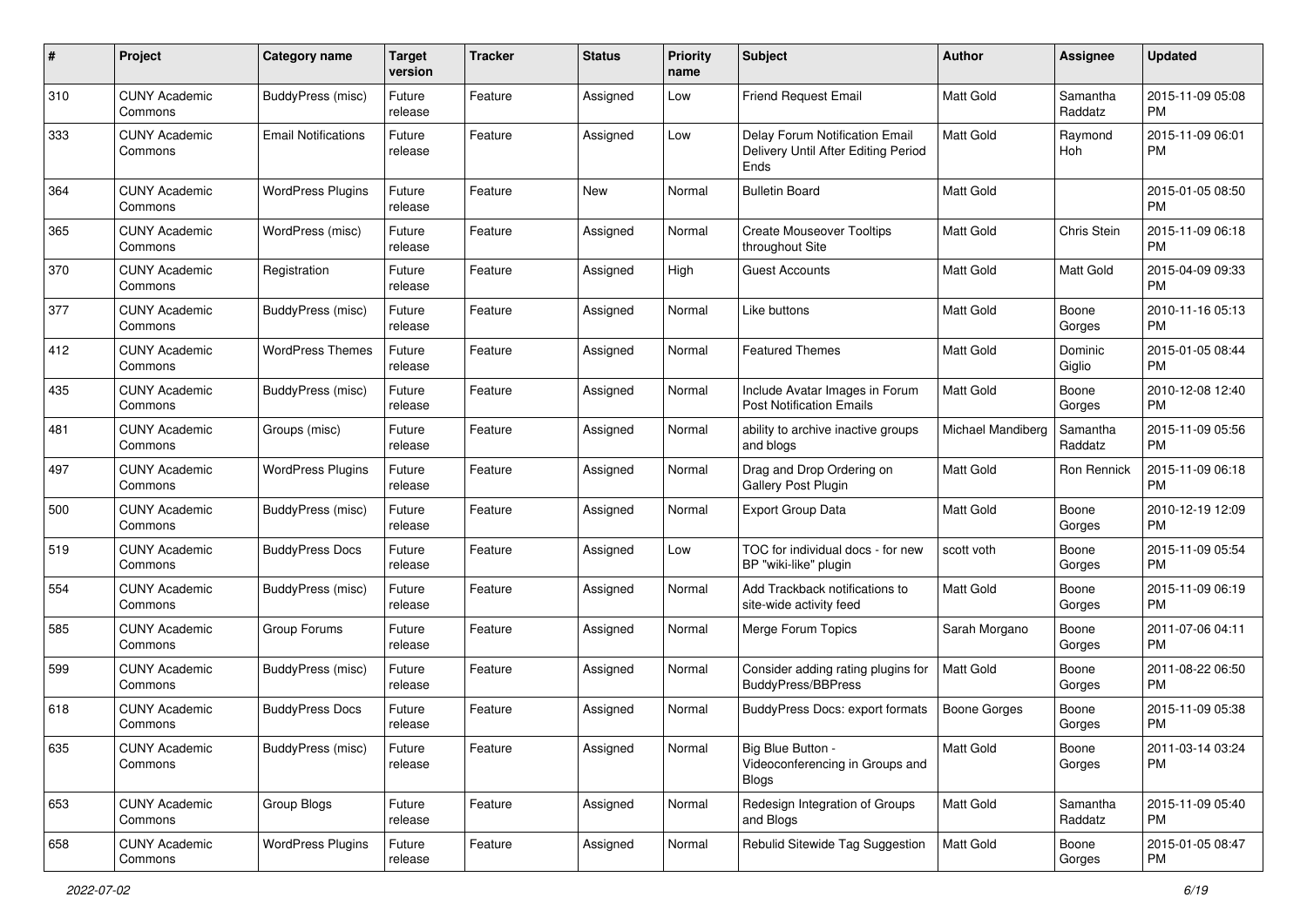| #    | <b>Project</b>                  | Category name            | Target<br>version | <b>Tracker</b> | <b>Status</b>        | <b>Priority</b><br>name | <b>Subject</b>                                                               | <b>Author</b>      | Assignee            | <b>Updated</b>                |
|------|---------------------------------|--------------------------|-------------------|----------------|----------------------|-------------------------|------------------------------------------------------------------------------|--------------------|---------------------|-------------------------------|
| 940  | <b>CUNY Academic</b><br>Commons | Redmine                  | Future<br>release | Feature        | Assigned             | Low                     | Communication with users after<br>releases                                   | Matt Gold          | Dominic<br>Giglio   | 2012-09-09 04:36<br><b>PM</b> |
| 1105 | <b>CUNY Academic</b><br>Commons | WordPress (misc)         | Future<br>release | Feature        | Assigned             | Normal                  | Rephrase Blog Privacy Options                                                | Matt Gold          | Samantha<br>Raddatz | 2015-11-09 06:19<br><b>PM</b> |
| 1165 | <b>CUNY Academic</b><br>Commons | <b>Email Invitations</b> | Future<br>release | Feature        | Assigned             | Low                     | Allow saved lists of invitees under<br>Send Invites                          | Boone Gorges       | Boone<br>Gorges     | 2015-11-09 06:03<br><b>PM</b> |
| 1166 | <b>CUNY Academic</b><br>Commons | <b>Email Invitations</b> | Future<br>release | Feature        | <b>New</b>           | Low                     | Better organizational tools for Sent   Boone Gorges<br><b>Invites</b>        |                    | Boone<br>Gorges     | 2015-11-09 06:02<br><b>PM</b> |
| 1167 | <b>CUNY Academic</b><br>Commons | <b>Email Invitations</b> | Future<br>release | Feature        | New                  | Low                     | Allow email invitations to be resent                                         | Boone Gorges       | Boone<br>Gorges     | 2015-11-12 12:53<br>AM        |
| 1192 | <b>CUNY Academic</b><br>Commons | <b>Group Files</b>       | Future<br>release | Feature        | Assigned             | Low                     | When posting group files, allow<br>users to add a category without<br>saving | Matt Gold          | Raymond<br>Hoh      | 2015-11-09 05:53<br><b>PM</b> |
| 1417 | <b>CUNY Academic</b><br>Commons | <b>BuddyPress Docs</b>   | Future<br>release | Feature        | Assigned             | Low                     | <b>Bulk actions for BuddyPress Docs</b>                                      | Boone Gorges       | Boone<br>Gorges     | 2016-10-17 10:41<br><b>PM</b> |
| 1422 | <b>CUNY Academic</b><br>Commons | <b>BuddyPress Docs</b>   | Future<br>release | Feature        | Assigned             | Normal                  | Make "created Doc" activity icons<br>non-mini                                | Boone Gorges       | Boone<br>Gorges     | 2015-11-09 05:48<br><b>PM</b> |
| 1423 | <b>CUNY Academic</b><br>Commons | BuddyPress (misc)        | Future<br>release | Feature        | Assigned             | Low                     | Show an avatar for pingback<br>comment activity items                        | Boone Gorges       | Tahir Butt          | 2016-10-24 12:03<br><b>PM</b> |
| 1456 | <b>CUNY Academic</b><br>Commons | Group Invitations        | Future<br>release | Feature        | Reporter<br>Feedback | Low                     | Invite to Group Button from Profile<br>Field                                 | <b>Matt Gold</b>   | Samantha<br>Raddatz | 2015-11-09 05:59<br><b>PM</b> |
| 1460 | <b>CUNY Academic</b><br>Commons | Analytics                | Future<br>release | Feature        | Assigned             | Normal                  | <b>Update System Report</b>                                                  | <b>Brian Foote</b> | Boone<br>Gorges     | 2015-11-09 06:13<br><b>PM</b> |
| 1508 | <b>CUNY Academic</b><br>Commons | WordPress (misc)         | Future<br>release | Feature        | Assigned             | Normal                  | Share login cookies across<br>mapped domains                                 | Boone Gorges       | Boone<br>Gorges     | 2012-07-02 12:12<br><b>PM</b> |
| 1544 | <b>CUNY Academic</b><br>Commons | Groups (misc)            | Future<br>release | Feature        | Reporter<br>Feedback | Normal                  | Group Filtering and Sorting                                                  | Matt Gold          | Chris Stein         | 2019-03-01 02:25<br><b>PM</b> |
| 1562 | <b>CUNY Academic</b><br>Commons | <b>WordPress Plugins</b> | Future<br>release | Feature        | Assigned             | Low                     | Play with NYT Collaborative<br>Authoring Tool                                | Matt Gold          | Boone<br>Gorges     | 2015-01-05 08:47<br><b>PM</b> |
| 1744 | <b>CUNY Academic</b><br>Commons | <b>BuddyPress Docs</b>   | Future<br>release | Feature        | Assigned             | Normal                  | Spreadsheet-style Docs                                                       | Boone Gorges       | Boone<br>Gorges     | 2015-11-09 06:13<br><b>PM</b> |
| 1888 | <b>CUNY Academic</b><br>Commons | Home Page                | Future<br>release | Feature        | Assigned             | Normal                  | Refactor BP MPO Activity Filter to<br>support proper pagination              | Sarah Morgano      | Boone<br>Gorges     | 2014-05-01 07:11<br><b>PM</b> |
| 1983 | <b>CUNY Academic</b><br>Commons | Home Page                | Future<br>release | Feature        | Assigned             | Low                     | Media Library integration with<br><b>Featured Content plugin</b>             | Boone Gorges       | Dominic<br>Giglio   | 2014-03-17 10:34<br>AM        |
| 2013 | <b>CUNY Academic</b><br>Commons | <b>Public Portfolio</b>  | Future<br>release | Feature        | Assigned             | Low                     | Have Profile Privacy Options show<br>up only for filled-in fields            | Matt Gold          | Boone<br>Gorges     | 2015-11-09 06:09<br><b>PM</b> |
| 2223 | <b>CUNY Academic</b><br>Commons | <b>WordPress Plugins</b> | Future<br>release | Feature        | Assigned             | Low                     | Add Participad to the CUNY<br>Academic Commons                               | <b>Matt Gold</b>   | Boone<br>Gorges     | 2014-09-17 10:03<br><b>PM</b> |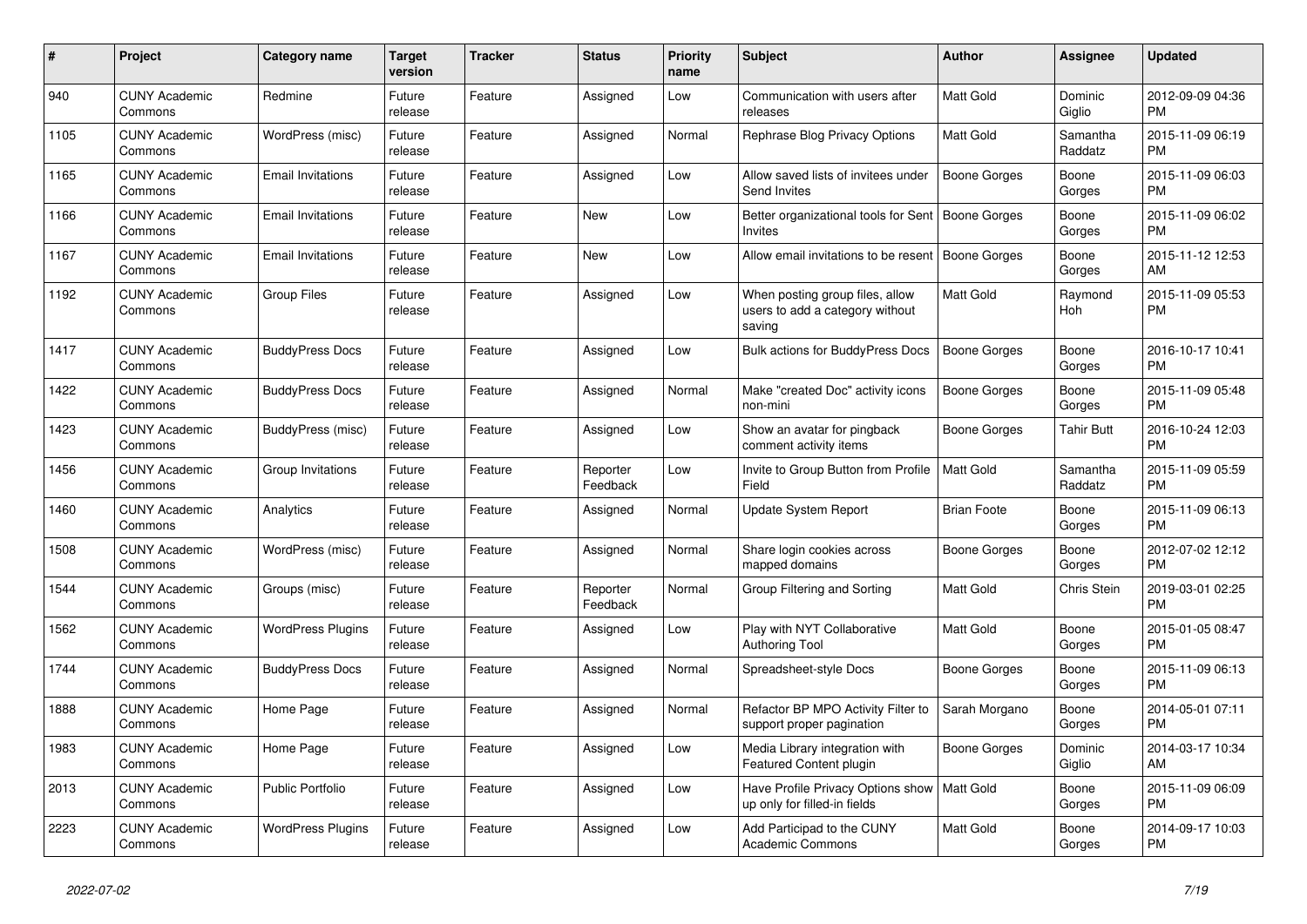| #    | Project                         | <b>Category name</b>     | <b>Target</b><br>version | <b>Tracker</b> | <b>Status</b> | <b>Priority</b><br>name | Subject                                                                        | Author              | Assignee            | <b>Updated</b>                |
|------|---------------------------------|--------------------------|--------------------------|----------------|---------------|-------------------------|--------------------------------------------------------------------------------|---------------------|---------------------|-------------------------------|
| 2325 | <b>CUNY Academic</b><br>Commons | <b>BuddyPress (misc)</b> | Future<br>release        | Feature        | Assigned      | Low                     | Profile should have separate fields<br>for first/last names                    | local admin         | Boone<br>Gorges     | 2015-11-09 06:09<br>PM        |
| 2523 | <b>CUNY Academic</b><br>Commons | <b>BuddyPress Docs</b>   | Future<br>release        | Feature        | Assigned      | Normal                  | Allow Users to Upload Images to<br><b>BP</b> Docs                              | <b>Matt Gold</b>    | Boone<br>Gorges     | 2015-11-09 06:14<br><b>PM</b> |
| 2610 | <b>CUNY Academic</b><br>Commons | Group Invitations        | Future<br>release        | Feature        | Assigned      | Low                     | Request: Custom invitation<br>message to group invites                         | local admin         | Boone<br>Gorges     | 2015-11-09 06:13<br><b>PM</b> |
| 2753 | <b>CUNY Academic</b><br>Commons | <b>Public Portfolio</b>  | Future<br>release        | Feature        | New           | Normal                  | Create actual actual tagification in<br>academic interests and other<br>fields | Micki Kaufman       | Boone<br>Gorges     | 2015-01-05 08:52<br><b>PM</b> |
| 2754 | <b>CUNY Academic</b><br>Commons | Design                   | Future<br>release        | Feature        | Assigned      | Normal                  | Determine strategy for CAC logo<br>handling in top header                      | Micki Kaufman       | Chris Stein         | 2015-01-05 08:53<br><b>PM</b> |
| 2832 | <b>CUNY Academic</b><br>Commons | <b>Public Portfolio</b>  | Future<br>release        | Feature        | Assigned      | Normal                  | Improve interface for (not)<br>auto-linking profile fields                     | Boone Gorges        | Chris Stein         | 2015-01-05 08:52<br><b>PM</b> |
| 2881 | <b>CUNY Academic</b><br>Commons | <b>Public Portfolio</b>  | Future<br>release        | Feature        | Assigned      | Normal                  | Redesign the UX for Profiles                                                   | Chris Stein         | Chris Stein         | 2016-10-13 12:45<br><b>PM</b> |
| 3002 | <b>CUNY Academic</b><br>Commons | Search                   | Future<br>release        | Feature        | Assigned      | Normal                  | Overhaul CAC search by using<br>external search appliance                      | Boone Gorges        | Boone<br>Gorges     | 2020-07-15 03:05<br><b>PM</b> |
| 3042 | <b>CUNY Academic</b><br>Commons | <b>Public Portfolio</b>  | Future<br>release        | Feature        | Assigned      | Normal                  | Browsing member interests                                                      | <b>Matt Gold</b>    | Boone<br>Gorges     | 2015-03-21 09:04<br>PM        |
| 3048 | <b>CUNY Academic</b><br>Commons | <b>Public Portfolio</b>  | Future<br>release        | Feature        | New           | Low                     | Images for rich text profile fields                                            | <b>Boone Gorges</b> | Boone<br>Gorges     | 2014-02-19 12:56<br><b>PM</b> |
| 3080 | <b>CUNY Academic</b><br>Commons | <b>Group Files</b>       | Future<br>release        | Feature        | Assigned      | Low                     | Create a system to keep track of<br>file changes                               | Matt Gold           | Boone<br>Gorges     | 2014-02-26 10:04<br><b>PM</b> |
| 3090 | <b>CUNY Academic</b><br>Commons | Twitter page             | Future<br>release        | Feature        | Assigned      | Normal                  | Prevent Retweets from showing<br>up on Commons twitter page                    | <b>Matt Gold</b>    | <b>Tahir Butt</b>   | 2016-10-24 11:31<br>AM        |
| 3192 | <b>CUNY Academic</b><br>Commons | Group Forums             | Future<br>release        | Feature        | Assigned      | Normal                  | Customizable forum views for<br>bbPress 2.x group forums                       | Boone Gorges        | Raymond<br>Hoh      | 2015-11-09 12:47<br><b>PM</b> |
| 3193 | <b>CUNY Academic</b><br>Commons | Group Forums             | Future<br>release        | Feature        | Assigned      | Normal                  | bbPress 2.x dynamic roles and<br><b>RBE</b>                                    | Boone Gorges        | Boone<br>Gorges     | 2014-09-30 01:30<br><b>PM</b> |
| 3220 | <b>CUNY Academic</b><br>Commons | Public Portfolio         | Future<br>release        | Feature        | Assigned      | Normal                  | Add indent/outdent option to<br>Formatting Buttons on Profile<br>Page          | <b>Matt Gold</b>    | Boone<br>Gorges     | 2014-05-21 10:39<br><b>PM</b> |
| 3308 | <b>CUNY Academic</b><br>Commons | Group Invitations        | Future<br>release        | Feature        | Assigned      | Normal                  | Allow members to rescind group<br>invitations                                  | <b>Matt Gold</b>    | Boone<br>Gorges     | 2015-04-01 08:53<br>PM        |
| 3330 | <b>CUNY Academic</b><br>Commons | My Commons               | Future<br>release        | Feature        | Assigned      | Normal                  | "Commons Information" tool                                                     | <b>Boone Gorges</b> | Chris Stein         | 2014-09-22 08:46<br><b>PM</b> |
| 3354 | <b>CUNY Academic</b><br>Commons | <b>Group Files</b>       | Future<br>release        | Feature        | Assigned      | Low                     | Allow Group Download of Multiple<br><b>Selected Files</b>                      | Matt Gold           | Chris Stein         | 2014-08-01 08:50<br>AM        |
| 3458 | <b>CUNY Academic</b><br>Commons | Groups (misc)            | Future<br>release        | Feature        | Assigned      | Normal                  | Filter Members of Group by<br>Campus                                           | Michael Smith       | Samantha<br>Raddatz | 2014-09-26 08:32<br>PM        |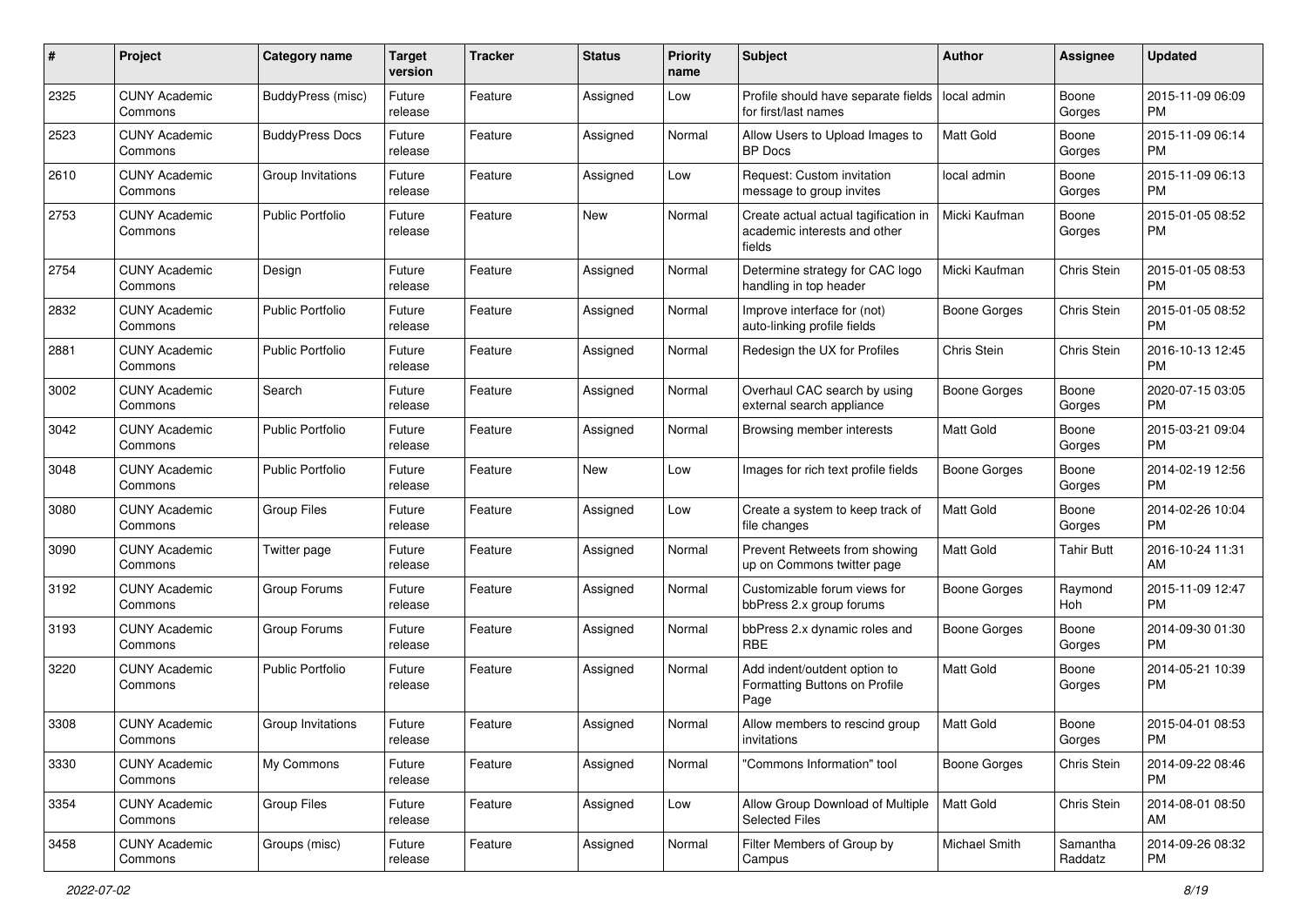| #    | Project                         | <b>Category name</b>    | <b>Target</b><br>version | <b>Tracker</b> | <b>Status</b> | Priority<br>name | <b>Subject</b>                                                                    | <b>Author</b>    | <b>Assignee</b>     | <b>Updated</b>                |
|------|---------------------------------|-------------------------|--------------------------|----------------|---------------|------------------|-----------------------------------------------------------------------------------|------------------|---------------------|-------------------------------|
| 3473 | <b>CUNY Academic</b><br>Commons | <b>User Experience</b>  | Future<br>release        | Feature        | Assigned      | Normal           | Commons profile: Add help info<br>about "Positions" replacing "title"             | Keith Miyake     | Samantha<br>Raddatz | 2015-11-09 02:28<br><b>PM</b> |
| 3475 | <b>CUNY Academic</b><br>Commons | Events                  | Future<br>release        | Feature        | Assigned      | Normal           | Request to add plugin to<br>streamline room<br>booking/appointment booking        | Naomi Barrettara | Boone<br>Gorges     | 2014-12-01 05:14<br><b>PM</b> |
| 3517 | <b>CUNY Academic</b><br>Commons | My Commons              | Future<br>release        | Feature        | Assigned      | Normal           | Mute/Unmute My Commons<br>updates                                                 | Matt Gold        | Raymond<br>Hoh      | 2015-11-09 01:19<br><b>PM</b> |
| 3536 | <b>CUNY Academic</b><br>Commons | My Commons              | Future<br>release        | Feature        | Assigned      | Normal           | Infinite Scroll on My Commons<br>page                                             | <b>Matt Gold</b> | Raymond<br>Hoh      | 2015-04-13 04:42<br><b>PM</b> |
| 3580 | <b>CUNY Academic</b><br>Commons | Group Blogs             | Future<br>release        | Feature        | <b>New</b>    | Normal           | Multiple blogs per group                                                          | Boone Gorges     | Boone<br>Gorges     | 2018-02-20 02:02<br><b>PM</b> |
| 3662 | <b>CUNY Academic</b><br>Commons | <b>SEO</b>              | Future<br>release        | Feature        | Assigned      | Normal           | Duplicate Content/SEO/Google<br>issues                                            | <b>Matt Gold</b> | Raymond<br>Hoh      | 2015-04-13 04:37<br><b>PM</b> |
| 3759 | <b>CUNY Academic</b><br>Commons | WordPress (misc)        | Future<br>release        | Feature        | Assigned      | Normal           | Review Interface for Adding Users<br>to Bloas                                     | Matt Gold        | Boone<br>Gorges     | 2015-03-24 05:52<br><b>PM</b> |
| 3768 | <b>CUNY Academic</b><br>Commons | <b>Public Portfolio</b> | Future<br>release        | Feature        | Assigned      | Normal           | Institutions/Past positions on<br>public portfolios                               | <b>Matt Gold</b> | Boone<br>Gorges     | 2018-04-23 10:44<br>AM        |
| 3770 | <b>CUNY Academic</b><br>Commons | <b>Public Portfolio</b> | Future<br>release        | Feature        | Assigned      | Normal           | Improve Layout/Formatting of<br>Positions Area on Public Portfolios               | <b>Matt Gold</b> | Chris Stein         | 2015-04-01 09:17<br><b>PM</b> |
| 4053 | <b>CUNY Academic</b><br>Commons | Events                  | Future<br>release        | Feature        | Assigned      | Normal           | Create new tab for past events                                                    | Matt Gold        | Boone<br>Gorges     | 2015-05-12 02:10<br><b>PM</b> |
| 4238 | <b>CUNY Academic</b><br>Commons | Events                  | Future<br>release        | Feature        | Assigned      | Normal           | Copy Events to Other Groups?                                                      | Matt Gold        | Boone<br>Gorges     | 2015-07-02 10:08<br>AM        |
| 4481 | <b>CUNY Academic</b><br>Commons | Events                  | Future<br>release        | Feature        | New           | Normal           | Group admins/mods should have<br>the ability to unlink an event from<br>the group | Boone Gorges     | Boone<br>Gorges     | 2017-04-24 03:53<br><b>PM</b> |
| 4635 | <b>CUNY Academic</b><br>Commons | Authentication          | Future<br>release        | Feature        | New           | Normal           | Allow non-WP authentication                                                       | Boone Gorges     | Sonja Leix          | 2019-03-01 02:05<br><b>PM</b> |
| 4980 | <b>CUNY Academic</b><br>Commons | Home Page               | Future<br>release        | Feature        | Assigned      | Normal           | CAC Featured Content -- Adding<br>Randomization                                   | <b>Matt Gold</b> | Boone<br>Gorges     | 2016-12-12 03:01<br><b>PM</b> |
| 5016 | <b>CUNY Academic</b><br>Commons | Events                  | Future<br>release        | Feature        | Assigned      | Low              | Allow comments to be posted on<br>events                                          | <b>Matt Gold</b> | Raymond<br>Hoh      | 2019-03-01 02:23<br><b>PM</b> |
| 5050 | <b>CUNY Academic</b><br>Commons | Social Paper            | Future<br>release        | Feature        | <b>New</b>    | Low              | Making comments visible in SP<br>editing mode (SP suggestion #1)                  | Marilyn Weber    | Samantha<br>Raddatz | 2019-09-17 11:10<br><b>PM</b> |
| 5052 | <b>CUNY Academic</b><br>Commons | Social Paper            | Future<br>release        | Feature        | <b>New</b>    | Low              | Sentence by sentence or line by<br>line comments (SP suggestion #3)               | Marilyn Weber    | Boone<br>Gorges     | 2016-02-11 10:24<br><b>PM</b> |
| 5053 | <b>CUNY Academic</b><br>Commons | Social Paper            | Future<br>release        | Feature        | <b>New</b>    | Low              | Scrollable menu to add readers<br>(SP suggestion #4)                              | Marilyn Weber    | Samantha<br>Raddatz | 2016-04-21 05:21<br><b>PM</b> |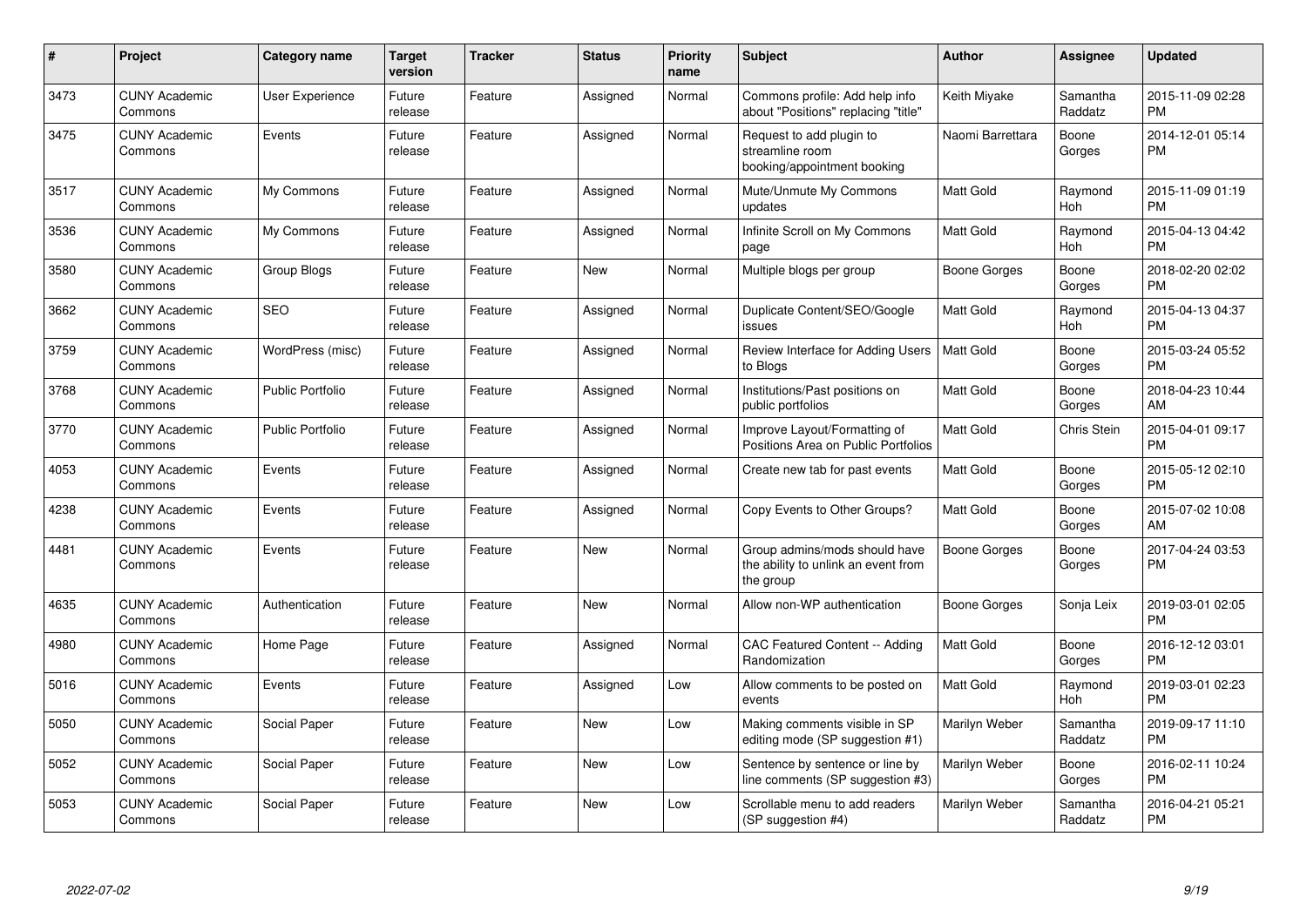| #    | <b>Project</b>                  | Category name              | <b>Target</b><br>version | <b>Tracker</b> | <b>Status</b>        | <b>Priority</b><br>name | <b>Subject</b>                                                                                                                                        | <b>Author</b>    | Assignee            | <b>Updated</b>                |
|------|---------------------------------|----------------------------|--------------------------|----------------|----------------------|-------------------------|-------------------------------------------------------------------------------------------------------------------------------------------------------|------------------|---------------------|-------------------------------|
| 5058 | <b>CUNY Academic</b><br>Commons | Social Paper               | Future<br>release        | Feature        | <b>New</b>           | Low                     | Can there be a clearer signal that<br>even when comments have<br>already been made you add<br>comments by clicking on the side?<br>(SP suggestion #5) | Marilyn Weber    | Samantha<br>Raddatz | 2016-02-11 10:24<br><b>PM</b> |
| 5199 | <b>CUNY Academic</b><br>Commons | Social Paper               | Future<br>release        | Feature        | <b>New</b>           | Normal                  | add tables to the SP editor                                                                                                                           | Marilyn Weber    |                     | 2016-10-24 11:27<br>AM        |
| 5205 | <b>CUNY Academic</b><br>Commons | Social Paper               | Future<br>release        | Feature        | <b>New</b>           | Normal                  | Social Paper folders                                                                                                                                  | Marilyn Weber    |                     | 2016-02-11 10:24<br><b>PM</b> |
| 5225 | <b>CUNY Academic</b><br>Commons | Registration               | Future<br>release        | Feature        | Assigned             | Normal                  | On-boarding Issues                                                                                                                                    | Luke Waltzer     | Samantha<br>Raddatz | 2016-02-12 02:58<br><b>PM</b> |
| 5234 | <b>CUNY Academic</b><br>Commons | Membership                 | Future<br>release        | Feature        | Assigned             | Normal                  | Write Unconfirmed patch for WP                                                                                                                        | Boone Gorges     | Boone<br>Gorges     | 2016-10-24 11:18<br>AM        |
| 5316 | <b>CUNY Academic</b><br>Commons | <b>User Experience</b>     | Future<br>release        | Feature        | Assigned             | Normal                  | Prompt user email address<br>updates                                                                                                                  | Matt Gold        | <b>Stephen Real</b> | 2016-12-21 03:30<br><b>PM</b> |
| 5397 | <b>CUNY Academic</b><br>Commons | Social Paper               | Future<br>release        | Feature        | <b>New</b>           | Normal                  | frustrating to have to<br>enable/disable in SP                                                                                                        | Marilyn Weber    | Samantha<br>Raddatz | 2016-04-20 03:39<br><b>PM</b> |
| 5489 | <b>CUNY Academic</b><br>Commons | Social Paper               | Future<br>release        | Feature        | New                  | Normal                  | Asc/desc sorting for Social Paper<br>directories                                                                                                      | Boone Gorges     |                     | 2016-04-21 10:06<br><b>PM</b> |
| 5581 | <b>CUNY Academic</b><br>Commons | Analytics                  | Future<br>release        | Feature        | Assigned             | Normal                  | Explore alternatives to Google<br>Analytics                                                                                                           | <b>Matt Gold</b> | Valerie<br>Townsend | 2020-04-17 03:12<br><b>PM</b> |
| 5696 | <b>CUNY Academic</b><br>Commons | Events                     | Future<br>release        | Feature        | Assigned             | Normal                  | Events Calendar - display options<br>calendar aggregation                                                                                             | <b>Matt Gold</b> | Boone<br>Gorges     | 2016-10-13 11:44<br>AM        |
| 5955 | <b>CUNY Academic</b><br>Commons | Outreach                   | Future<br>release        | Feature        | Assigned             | Normal                  | Create auto-newsletter for<br>commons members                                                                                                         | Matt Gold        | Luke Waltzer        | 2016-08-30 10:34<br>AM        |
| 5992 | <b>CUNY Academic</b><br>Commons | <b>Email Notifications</b> | Future<br>release        | Feature        | <b>New</b>           | Normal                  | Changing the From line of<br>autogenerated blog emails                                                                                                | Marilyn Weber    |                     | 2018-09-27 05:19<br><b>PM</b> |
| 6078 | <b>CUNY Academic</b><br>Commons | <b>Blogs (BuddyPress)</b>  | Future<br>release        | Feature        | New                  | Normal                  | <b>Explore Adding Network Blog</b><br>Metadata Plugin                                                                                                 | Luke Waltzer     | Luke Waltzer        | 2016-10-11 10:29<br><b>PM</b> |
| 6332 | <b>CUNY Academic</b><br>Commons | WordPress (misc)           | Future<br>release        | Feature        | <b>New</b>           | Normal                  | Allow uploaded files to be marked<br>as private in an ad hoc way                                                                                      | Boone Gorges     |                     | 2016-10-17 11:41<br><b>PM</b> |
| 6389 | <b>CUNY Academic</b><br>Commons | <b>BuddyPress Docs</b>     | Future<br>release        | Feature        | New                  | Low                     | Make Discussion Area Visible<br>When Editing a Doc                                                                                                    | Luke Waltzer     | Boone<br>Gorges     | 2016-10-21 04:16<br><b>PM</b> |
| 6426 | <b>CUNY Academic</b><br>Commons | Spam/Spam<br>Prevention    | Future<br>release        | Feature        | Assigned             | Normal                  | Force captcha on all comments?                                                                                                                        | <b>Matt Gold</b> | Tahir Butt          | 2016-10-24 02:06<br><b>PM</b> |
| 7115 | <b>CUNY Academic</b><br>Commons | Groups (misc)              | Future<br>release        | Feature        | Reporter<br>Feedback | Normal                  | make licensing info clear during<br>group creation                                                                                                    | <b>Matt Gold</b> | Raymond<br>Hoh      | 2020-12-08 11:32<br>AM        |
| 8211 | <b>CUNY Academic</b><br>Commons | <b>WordPress Themes</b>    | Future<br>release        | Feature        | <b>New</b>           | Normal                  | Theme Suggestions: Material<br>Design-Inspired Themes                                                                                                 | Margaret Galvan  | Margaret<br>Galvan  | 2017-08-07 02:48<br>PM        |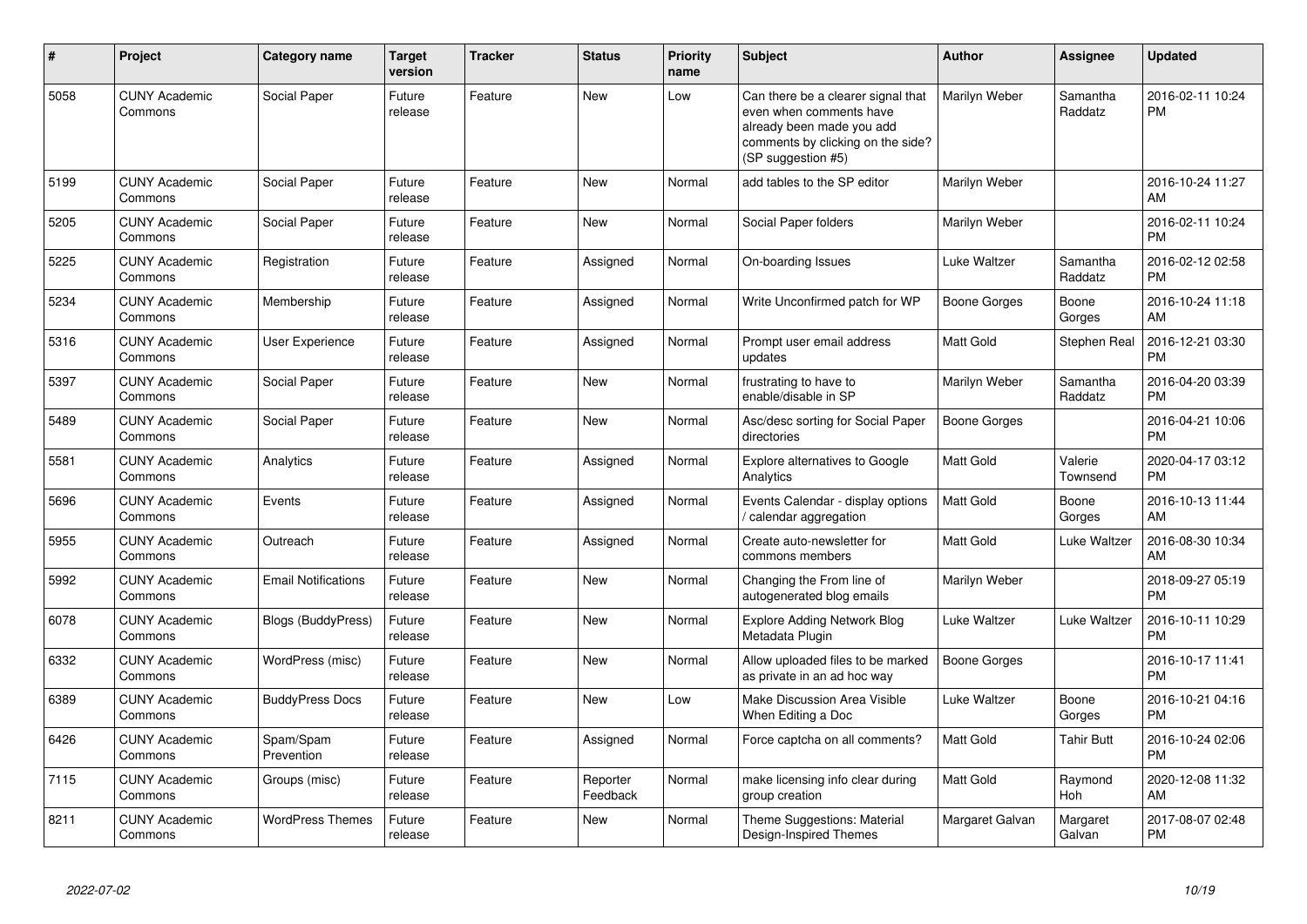| #     | Project                         | <b>Category name</b>     | <b>Target</b><br>version | <b>Tracker</b> | <b>Status</b>        | Priority<br>name | <b>Subject</b>                                                                             | <b>Author</b>           | <b>Assignee</b> | <b>Updated</b>                |
|-------|---------------------------------|--------------------------|--------------------------|----------------|----------------------|------------------|--------------------------------------------------------------------------------------------|-------------------------|-----------------|-------------------------------|
| 8498  | <b>CUNY Academic</b><br>Commons | <b>WordPress Plugins</b> | Future<br>release        | Feature        | New                  | Low              | <b>Gravity Forms Email Users</b>                                                           | Raffi<br>Khatchadourian | Matt Gold       | 2017-10-13 12:58<br>PM.       |
| 8756  | <b>CUNY Academic</b><br>Commons | Group Blogs              | Future<br>release        | Feature        | Hold                 | Normal           | Connect multiple blogs to one<br>group?                                                    | Matt Gold               | Boone<br>Gorges | 2017-09-30 10:42<br>AM.       |
| 8835  | <b>CUNY Academic</b><br>Commons | Blogs (BuddyPress)       | Future<br>release        | Feature        | New                  | Normal           | Extend cuny is shortlinks to sites                                                         | Luke Waltzer            | Boone<br>Gorges | 2022-04-26 11:59<br>AM.       |
| 8836  | <b>CUNY Academic</b><br>Commons | Blogs (BuddyPress)       | Future<br>release        | Feature        | Assigned             | Normal           | Redesign site launch process                                                               | <b>Matt Gold</b>        | Boone<br>Gorges | 2019-10-03 02:49<br><b>PM</b> |
| 8900  | <b>CUNY Academic</b><br>Commons | Accessibility            | Future<br>release        | Feature        | Assigned             | Normal           | Look into tools to enforce<br>accessibility in WP environment                              | <b>Matt Gold</b>        | Boone<br>Gorges | 2022-04-26 11:59<br>AM        |
| 8901  | <b>CUNY Academic</b><br>Commons | Accessibility            | Future<br>release        | Feature        | Assigned             | Normal           | Theme analysis for accessibility                                                           | <b>Matt Gold</b>        | Boone<br>Gorges | 2022-04-26 11:59<br>AM        |
| 9028  | <b>CUNY Academic</b><br>Commons | Onboarding               | Future<br>release        | Feature        | Assigned             | Normal           | suggest groups to new members<br>during the registration process                           | <b>Matt Gold</b>        | Chris Stein     | 2018-10-24 12:34<br><b>PM</b> |
| 9720  | <b>CUNY Academic</b><br>Commons | Authentication           | Future<br>release        | Feature        | <b>New</b>           | Normal           | The Commons should be an<br>oAuth provider                                                 | <b>Boone Gorges</b>     |                 | 2019-03-01 02:04<br><b>PM</b> |
| 9895  | <b>CUNY Academic</b><br>Commons | Onboarding               | Future<br>release        | Feature        | Assigned             | Normal           | Add "Accept Invitation"<br>link/button/function to Group<br>and/or Site invitation emails? | Luke Waltzer            | Boone<br>Gorges | 2018-06-07 12:42<br><b>PM</b> |
| 9947  | <b>CUNY Academic</b><br>Commons | <b>WordPress Plugins</b> | Future<br>release        | Feature        | Reporter<br>Feedback | Normal           | Install H5P quiz plugin                                                                    | <b>Matt Gold</b>        | Boone<br>Gorges | 2018-09-11 11:01<br>AM        |
| 10226 | <b>CUNY Academic</b><br>Commons | Courses                  | Future<br>release        | Feature        | New                  | Normal           | Add "My Courses" to drop down<br>list                                                      | scott voth              | Boone<br>Gorges | 2021-11-19 12:42<br><b>PM</b> |
| 10354 | <b>CUNY Academic</b><br>Commons | <b>Public Portfolio</b>  | Future<br>release        | Feature        | New                  | Normal           | Opt out of Having a Profile Page                                                           | scott voth              | Chris Stein     | 2020-05-12 10:43<br>AM.       |
| 10368 | <b>CUNY Academic</b><br>Commons |                          | Future<br>release        | Feature        | Assigned             | Normal           | Use ORCID data to populate<br>academic profile page                                        | Stephen Francoeur       | Boone<br>Gorges | 2018-09-25 01:53<br><b>PM</b> |
| 10380 | <b>CUNY Academic</b><br>Commons | WordPress (misc)         | Future<br>release        | Feature        | In Progress          | Normal           | Remove blacklisted plugins                                                                 | Boone Gorges            |                 | 2022-04-26 12:00<br><b>PM</b> |
| 10659 | <b>CUNY Academic</b><br>Commons | Group Forums             | Future<br>release        | Feature        | Assigned             | Normal           | Post to multiple groups via email                                                          | <b>Matt Gold</b>        | Raymond<br>Hoh  | 2018-11-15 12:54<br>AM        |
| 11131 | <b>CUNY Academic</b><br>Commons |                          | Future<br>release        | Feature        | Reporter<br>Feedback | Normal           | <b>Image Annotation Plugins</b>                                                            | Laurie Hurson           |                 | 2019-02-26 11:33<br>AM        |
| 11531 | <b>CUNY Academic</b><br>Commons | Events                   | Future<br>release        | Feature        | New                  | Normal           | Main Events calendar should<br>include non-public events that<br>user has access to        | scott voth              | Boone<br>Gorges | 2019-06-11 10:00<br>AM        |
| 11789 | <b>CUNY Academic</b><br>Commons | Courses                  | Future<br>release        | Feature        | New                  | Normal           | Ability to remove item from<br>Courses list                                                | Laurie Hurson           | Sonja Leix      | 2019-09-24 12:28<br><b>PM</b> |
| 11834 | <b>CUNY Academic</b><br>Commons | Group Files              | Future<br>release        | Feature        | New                  | Normal           | Improved tools for managing<br>group file folders                                          | Boone Gorges            | Sonja Leix      | 2019-09-06 03:55<br><b>PM</b> |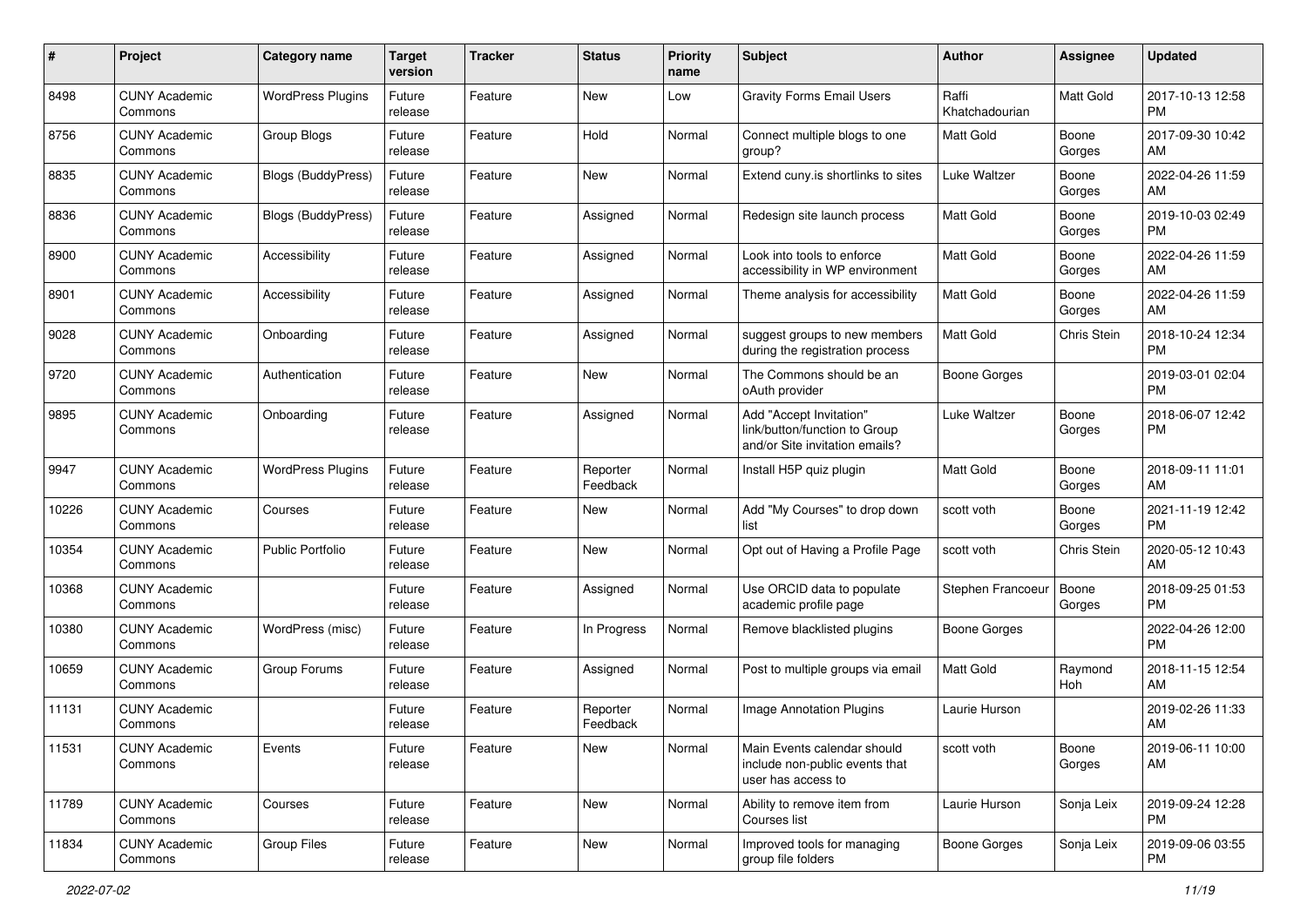| #     | Project                         | <b>Category name</b>           | <b>Target</b><br>version | <b>Tracker</b> | <b>Status</b>        | <b>Priority</b><br>name | <b>Subject</b>                                                                             | <b>Author</b>       | <b>Assignee</b>   | <b>Updated</b>                |
|-------|---------------------------------|--------------------------------|--------------------------|----------------|----------------------|-------------------------|--------------------------------------------------------------------------------------------|---------------------|-------------------|-------------------------------|
| 11860 | <b>CUNY Academic</b><br>Commons | Registration                   | Future<br>release        | Feature        | New                  | Normal                  | <b>Ensure Students Are Aware They</b><br>Can Use Aliases At Registration                   | scott voth          |                   | 2019-09-24 08:46<br>AM        |
| 11945 | <b>CUNY Academic</b><br>Commons | Reckoning                      | Future<br>release        | Feature        | Reporter<br>Feedback | Normal                  | Add Comments bubble to<br>Reckoning views                                                  | Boone Gorges        | Boone<br>Gorges   | 2019-11-12 05:14<br><b>PM</b> |
| 12042 | <b>CUNY Academic</b><br>Commons | <b>Email Notifications</b>     | Future<br>release        | Feature        | New                  | Normal                  | Improved error logging for BPGES<br>send queue                                             | <b>Boone Gorges</b> | Boone<br>Gorges   | 2021-11-19 12:25<br><b>PM</b> |
| 12091 | <b>CUNY Academic</b><br>Commons | <b>Group Files</b>             | Future<br>release        | Feature        | New                  | Normal                  | Improved pre-upload file validation<br>for bp-group-documents                              | <b>Boone Gorges</b> | Boone<br>Gorges   | 2019-11-14 01:21<br><b>PM</b> |
| 12446 | <b>CUNY Academic</b><br>Commons | Groups (misc)                  | Future<br>release        | Feature        | Reporter<br>Feedback | Normal                  | Toggle default site to group forum<br>posting                                              | Laurie Hurson       | Laurie Hurson     | 2020-03-10 11:57<br>AM        |
| 13048 | <b>CUNY Academic</b><br>Commons | Shortcodes and<br>embeds       | Future<br>release        | Feature        | New                  | Normal                  | Jupyter Notebooks support                                                                  | Boone Gorges        |                   | 2020-07-14 11:46<br>AM        |
| 13199 | <b>CUNY Academic</b><br>Commons | Group Forums                   | Future<br>release        | Feature        | New                  | Normal                  | Favoring Groups over bbPress<br>plugin                                                     | Colin McDonald      | Colin<br>McDonald | 2021-11-19 12:28<br><b>PM</b> |
| 13358 | <b>CUNY Academic</b><br>Commons | Group Forums                   | Future<br>release        | Feature        | New                  | Normal                  | Improved UI for group forum<br>threading settings                                          | Boone Gorges        | Raymond<br>Hoh    | 2021-11-19 12:27<br><b>PM</b> |
| 13370 | <b>CUNY Academic</b><br>Commons | Group Library                  | Future<br>release        | Feature        | New                  | Normal                  | Library bulk deletion and folder<br>editing                                                | Colin McDonald      | Boone<br>Gorges   | 2020-10-13 10:41<br>AM        |
| 13466 | <b>CUNY Academic</b><br>Commons | Cavalcade                      | Future<br>release        | Feature        | New                  | Normal                  | Automated cleanup for duplicate<br>Cavalcade tasks                                         | <b>Boone Gorges</b> | Boone<br>Gorges   | 2020-10-13 05:24<br><b>PM</b> |
| 13650 | <b>CUNY Academic</b><br>Commons | Group Library                  | Future<br>release        | Feature        | New                  | Normal                  | Forum Attachments in Group<br>Library                                                      | Laurie Hurson       |                   | 2021-11-19 12:30<br><b>PM</b> |
| 13835 | <b>CUNY Academic</b><br>Commons | WordPress (misc)               | Future<br>release        | Feature        | New                  | Normal                  | Allow OneSearch widget to have<br>'CUNY' as campus                                         | Boone Gorges        | Boone<br>Gorges   | 2021-11-19 12:39<br><b>PM</b> |
| 14184 | <b>CUNY Academic</b><br>Commons | <b>Public Portfolio</b>        | Future<br>release        | Feature        | New                  | Normal                  | Centralized mechanism for storing<br>Campus affiliations                                   | <b>Boone Gorges</b> | Boone<br>Gorges   | 2022-01-04 11:35<br>AM        |
| 14309 | <b>CUNY Academic</b><br>Commons | Group Library                  | Future<br>release        | Feature        | New                  | Normal                  | Better handling of<br>bp_group_document file download<br>attempts when file is not present | <b>Boone Gorges</b> | Boone<br>Gorges   | 2021-11-19 12:28<br><b>PM</b> |
| 14787 | <b>CUNY Academic</b><br>Commons | Plugin Packages                | Future<br>release        | Feature        | New                  | Normal                  | Creating a "Design" plugin<br>package                                                      | Laurie Hurson       | scott voth        | 2022-04-27 04:56<br><b>PM</b> |
| 15604 | <b>CUNY Academic</b><br>Commons | <b>Email Notifications</b>     | Future<br>release        | Feature        | Assigned             | Normal                  | Restructure Commons Group<br>Digest Email Messages                                         | <b>Matt Gold</b>    | Boone<br>Gorges   | 2022-05-26 10:45<br>AM        |
| 16092 | <b>CUNY Academic</b><br>Commons |                                | Future<br>release        | Feature        | Hold                 | Normal                  | Don't show main site in Site<br>search results                                             | <b>Boone Gorges</b> | Boone<br>Gorges   | 2022-05-17 03:12<br><b>PM</b> |
| 3230  | <b>CUNY Academic</b><br>Commons | Internal Tools and<br>Workflow | Not tracked              | Feature        | Assigned             | High                    | Scripts for quicker<br>provisioning/updating of<br>development environments                | Boone Gorges        | Boone<br>Gorges   | 2016-01-26 04:54<br>PM        |
| 3615  | <b>CUNY Academic</b><br>Commons | Redmine                        | Not tracked              | Feature        | New                  | Low                     | Create Redmine issues via email                                                            | Dominic Giglio      | Boone<br>Gorges   | 2017-11-16 11:36<br>AM        |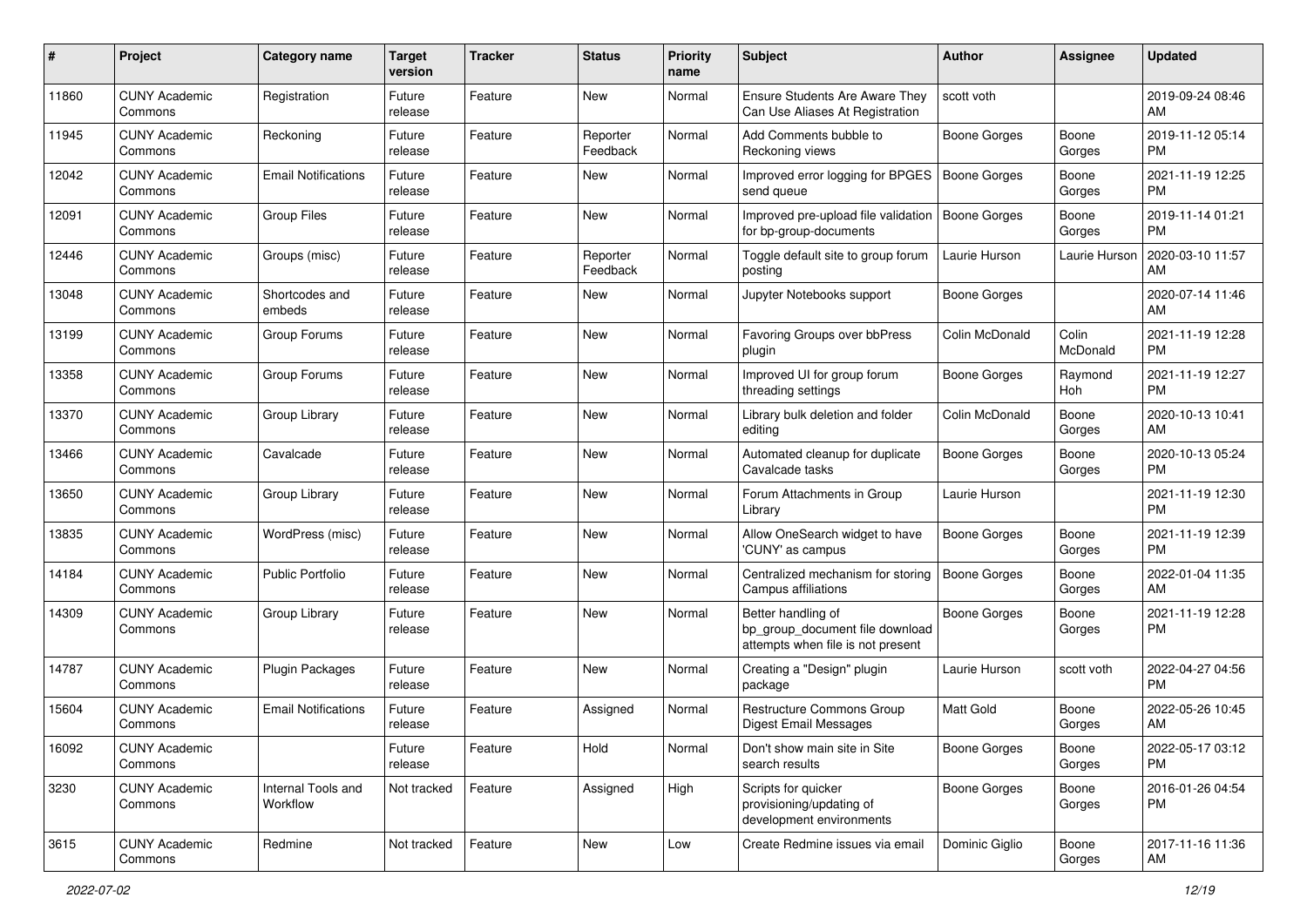| #     | Project                         | <b>Category name</b> | <b>Target</b><br>version | <b>Tracker</b> | <b>Status</b>        | <b>Priority</b><br>name | Subject                                                                                                                                      | Author                  | <b>Assignee</b>     | <b>Updated</b>                |
|-------|---------------------------------|----------------------|--------------------------|----------------|----------------------|-------------------------|----------------------------------------------------------------------------------------------------------------------------------------------|-------------------------|---------------------|-------------------------------|
| 3657  | <b>CUNY Academic</b><br>Commons | WordPress (misc)     | Not tracked              | Feature        | <b>New</b>           | Normal                  | Create alert for GC email<br>addresses                                                                                                       | <b>Matt Gold</b>        | Matt Gold           | 2016-04-14 11:29<br>PM        |
| 5679  | <b>CUNY Academic</b><br>Commons | Analytics            | Not tracked              | Feature        | New                  | Normal                  | Logged In Users for GA                                                                                                                       | Valerie Townsend        | Valerie<br>Townsend | 2016-06-11 09:49<br>AM        |
| 6115  | <b>CUNY Academic</b><br>Commons | Publicity            | Not tracked              | Feature        | Assigned             | Normal                  | create digital signage for GC                                                                                                                | Matt Gold               | scott voth          | 2016-10-11 10:09<br><b>PM</b> |
| 7828  | <b>CUNY Academic</b><br>Commons |                      | Not tracked              | Feature        | Assigned             | Normal                  | Theme Assessment 2017                                                                                                                        | Margaret Galvan         | Margaret<br>Galvan  | 2017-05-02 10:41<br><b>PM</b> |
| 8837  | <b>CUNY Academic</b><br>Commons |                      | Not tracked              | Feature        | Assigned             | Normal                  | Create a form to request info from<br>people requesting premium<br>themes and plugins                                                        | Matt Gold               | Marilyn<br>Weber    | 2017-11-14 03:35<br><b>PM</b> |
| 8898  | <b>CUNY Academic</b><br>Commons | Social Paper         | Not tracked              | Feature        | Assigned             | Normal                  | Usage data on docs and social<br>paper                                                                                                       | Matt Gold               | <b>Matt Gold</b>    | 2017-11-16 11:32<br>AM        |
| 8902  | <b>CUNY Academic</b><br>Commons | Design               | Not tracked              | Feature        | Assigned             | Normal                  | Report back on research on<br><b>BuddyPress themes</b>                                                                                       | Matt Gold               | Michael Smith       | 2017-11-10 12:31<br><b>PM</b> |
| 8976  | <b>CUNY Academic</b><br>Commons | Reply By Email       | Not tracked              | Feature        | Assigned             | Normal                  | Package RBE new topics posting?                                                                                                              | <b>Matt Gold</b>        | Raymond<br>Hoh      | 2017-12-04 02:34<br><b>PM</b> |
| 9420  | <b>CUNY Academic</b><br>Commons | cuny.is              | Not tracked              | Feature        | <b>New</b>           | Normal                  | Request for http://cuny.is/streams                                                                                                           | Raffi<br>Khatchadourian | Marilyn<br>Weber    | 2018-04-02 10:08<br>AM        |
| 9643  | <b>CUNY Academic</b><br>Commons | Publicity            | Not tracked              | Feature        | New                  | Normal                  | Create a page on the Commons<br>for logos etc.                                                                                               | Stephen Real            | Stephen Real        | 2018-04-24 10:53<br>AM        |
| 9908  | <b>CUNY Academic</b><br>Commons |                      | Not tracked              | Feature        | New                  | Normal                  | Is it possible to send email<br>updates to users (or an email<br>address not on the list) for only a<br>single page AFTER being<br>prompted? | <b>Michael Shields</b>  | scott voth          | 2018-06-11 01:34<br><b>PM</b> |
| 11077 | <b>CUNY Academic</b><br>Commons | Events               | Not tracked              | Feature        | Reporter<br>Feedback | Normal                  | Show event category description<br>in event list view                                                                                        | Raffi<br>Khatchadourian |                     | 2019-02-12 10:38<br><b>PM</b> |
| 11517 | <b>CUNY Academic</b><br>Commons |                      | Not tracked              | Feature        | Assigned             | Normal                  | wp-accessibility plugin should not<br>strip 'target="_blank" by default                                                                      | <b>Boone Gorges</b>     | Laurie Hurson       | 2019-09-24 09:57<br>AM        |
| 12911 | <b>CUNY Academic</b><br>Commons |                      | Not tracked              | Feature        | New                  | Normal                  | Block access to xmlrpc.php based<br>on User-Agent                                                                                            | <b>Boone Gorges</b>     | Boone<br>Gorges     | 2020-06-09 05:12<br><b>PM</b> |
| 13912 | <b>CUNY Academic</b><br>Commons |                      | Not tracked              | Feature        | Hold                 | Low                     | posting "missed schedule"                                                                                                                    | Marilyn Weber           |                     | 2021-02-23 10:46<br>AM        |
| 14394 | <b>CUNY Academic</b><br>Commons |                      | Not tracked              | Feature        | New                  | Normal                  | Commons News Site - redesign                                                                                                                 | scott voth              | scott voth          | 2021-09-14 10:46<br>AM        |
| 15923 | <b>CUNY Academic</b><br>Commons |                      | Not tracked              | Feature        | Reporter<br>Feedback | Normal                  | <b>Bellows Plugin Adjustments</b>                                                                                                            | Laurie Hurson           |                     | 2022-04-20 10:10<br>AM        |
| 11968 | JustPublics@365<br>MediaCamp    |                      |                          | Feature        | New                  | Normal                  | Nanoscience Retractable Display<br>Unit                                                                                                      | Donald Cherry           | Bonnie<br>Eissner   | 2021-02-19 08:50<br>AM        |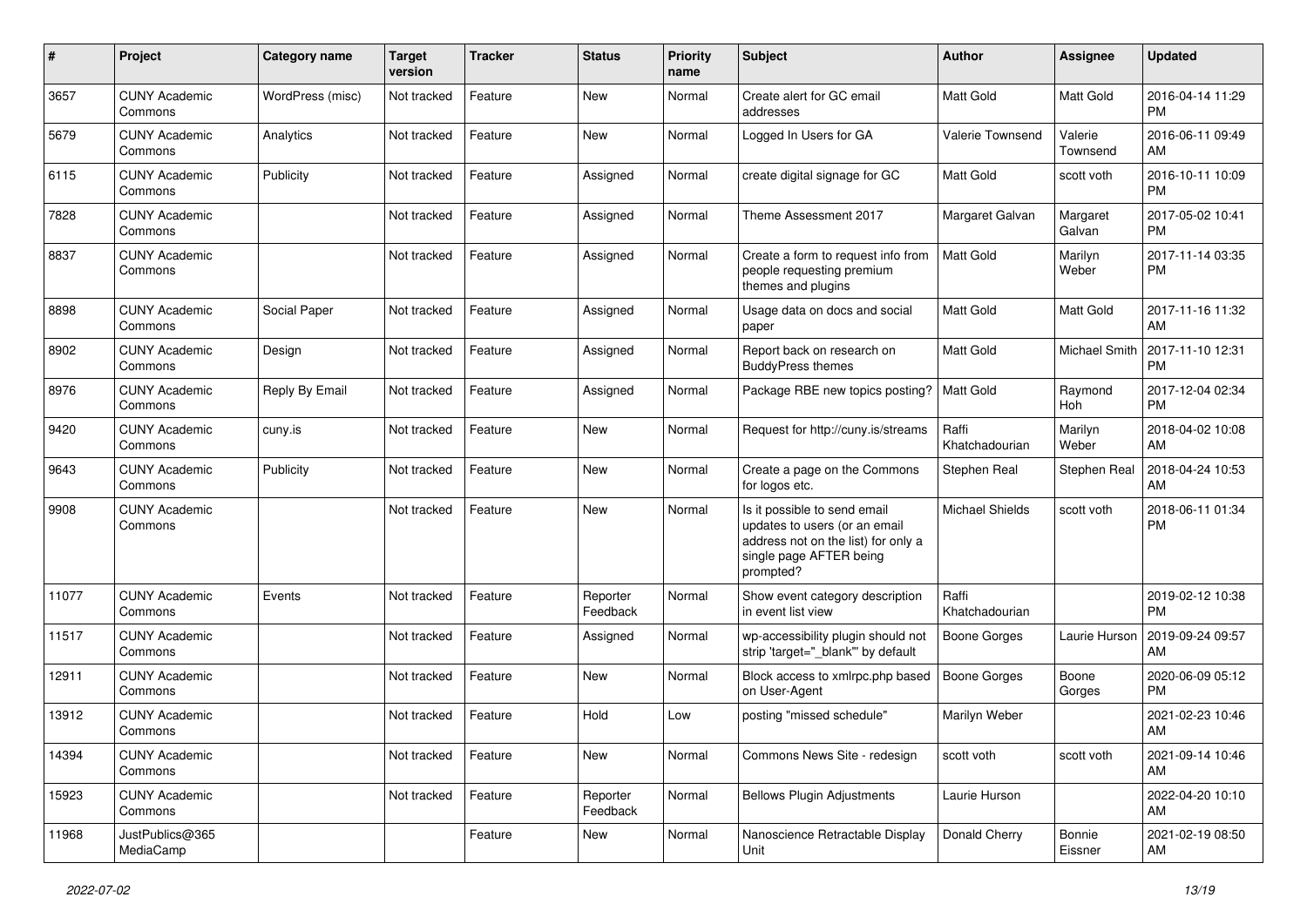| #     | Project                         | <b>Category name</b>     | <b>Target</b><br>version | <b>Tracker</b> | <b>Status</b>        | <b>Priority</b><br>name | <b>Subject</b>                                                    | <b>Author</b>      | <b>Assignee</b>  | <b>Updated</b>                |
|-------|---------------------------------|--------------------------|--------------------------|----------------|----------------------|-------------------------|-------------------------------------------------------------------|--------------------|------------------|-------------------------------|
| 2571  | <b>NYCDH Community</b><br>Site  |                          |                          | Feature        | Assigned             | Normal                  | Add Google custom search box to<br>homepage                       | Mark Newton        | Raymond<br>Hoh   | 2013-05-18 07:49<br><b>PM</b> |
| 2573  | <b>NYCDH Community</b><br>Site  |                          |                          | Feature        | Reporter<br>Feedback | Normal                  | Add dh_nyc twitter list feed to site                              | <b>Mark Newton</b> | Matt Gold        | 2013-05-16 11:42<br><b>PM</b> |
| 2574  | <b>NYCDH Community</b><br>Site  |                          |                          | Feature        | Assigned             | Normal                  | Add Way to Upload Files to<br>Groups                              | <b>Mark Newton</b> | Raymond<br>Hoh   | 2013-05-18 07:46<br><b>PM</b> |
| 2577  | NYCDH Community<br><b>Site</b>  |                          |                          | Feature        | Assigned             | Low                     | Investigate Potential to Add Links<br>to the Forum                | <b>Mark Newton</b> | Alex Gil         | 2013-05-16 09:40<br><b>PM</b> |
| 11496 | <b>CUNY Academic</b><br>Commons | <b>Public Portfolio</b>  | 1.15.2                   | Support        | <b>New</b>           | Normal                  | Replace Twitter Icon on Member<br>Portfolio page                  | scott voth         | Boone<br>Gorges  | 2019-06-06 01:03<br><b>PM</b> |
| 15169 | <b>CUNY Academic</b><br>Commons |                          | 2.0.3                    | Support        | Reporter<br>Feedback | Normal                  | new Prelude website zipfiles for<br>custom theme and other files. | Marilyn Weber      |                  | 2022-06-29 11:32<br>AM        |
| 15655 | <b>CUNY Academic</b><br>Commons |                          | 2.0.3                    | Support        | Reporter<br>Feedback | Normal                  | Event Aggregator plugin?                                          | Marilyn Weber      |                  | 2022-06-29 11:32<br>AM        |
| 14784 | <b>CUNY Academic</b><br>Commons |                          |                          | Support        | Reporter<br>Feedback | Normal                  | User report of logo problem when<br>using Customizer theme        | Marilyn Weber      |                  | 2021-09-17 10:25<br>AM        |
| 15045 | <b>CUNY Academic</b><br>Commons |                          |                          | Support        | <b>New</b>           | Normal                  | no result for KCeL in the search<br>box on the commons            | Marilyn Weber      |                  | 2021-12-10 11:29<br>AM        |
| 15260 | <b>CUNY Academic</b><br>Commons |                          |                          | Support        | Reporter<br>Feedback | Normal                  | Diacritical markings   European<br>Stages                         | Marilyn Weber      |                  | 2022-02-04 08:16<br>AM        |
| 15370 | <b>CUNY Academic</b><br>Commons |                          |                          | Support        | Reporter<br>Feedback | Normal                  | All-in-One Event Calendar?                                        | Marilyn Weber      |                  | 2022-02-17 11:03<br>AM        |
| 15565 | <b>CUNY Academic</b><br>Commons |                          |                          | Support        | <b>New</b>           | Normal                  | Events - send updates to an email<br>listserv                     | Marilyn Weber      |                  | 2022-03-10 01:06<br><b>PM</b> |
| 15685 | <b>CUNY Academic</b><br>Commons |                          |                          | Support        | New                  | High                    | problem with chrome?                                              | Marilyn Weber      |                  | 2022-04-25 03:40<br><b>PM</b> |
| 15767 | <b>CUNY Academic</b><br>Commons | WordPress (misc)         |                          | Support        | <b>New</b>           | Normal                  | Site loading slowly                                               | scott voth         | Boone<br>Gorges  | 2022-04-04 08:56<br><b>PM</b> |
| 16099 | <b>CUNY Academic</b><br>Commons |                          |                          | Support        | Reporter<br>Feedback | Normal                  | request for Newsletter Glue                                       | Marilyn Weber      |                  | 2022-05-13 12:14<br><b>PM</b> |
| 16110 | <b>CUNY Academic</b><br>Commons |                          |                          | Support        | Reporter<br>Feedback | Normal                  | remove Creative Commons<br>license from pages?                    | Marilyn Weber      | Raymond<br>Hoh   | 2022-05-17 06:11<br><b>PM</b> |
| 13946 | <b>CUNY Academic</b><br>Commons | <b>WordPress Plugins</b> | 2.1.0                    | Support        | Assigned             | Normal                  | Custom Embed handler For<br>OneDrive files                        | scott voth         | Raymond<br>Hoh   | 2022-05-26 10:46<br>AM        |
| 3492  | <b>CUNY Academic</b><br>Commons | <b>WordPress Themes</b>  | Future<br>release        | Support        | Assigned             | Normal                  | Add CBOX theme to the<br>Commons                                  | scott voth         | Raymond<br>Hoh   | 2014-10-08 05:55<br><b>PM</b> |
| 5826  | <b>CUNY Academic</b><br>Commons | <b>WordPress Plugins</b> | Future<br>release        | Support        | Reporter<br>Feedback | Normal                  | <b>Remove Subscription Options</b><br>plugin from directory       | Sarah Morgano      | Sarah<br>Morgano | 2016-10-21 04:14<br><b>PM</b> |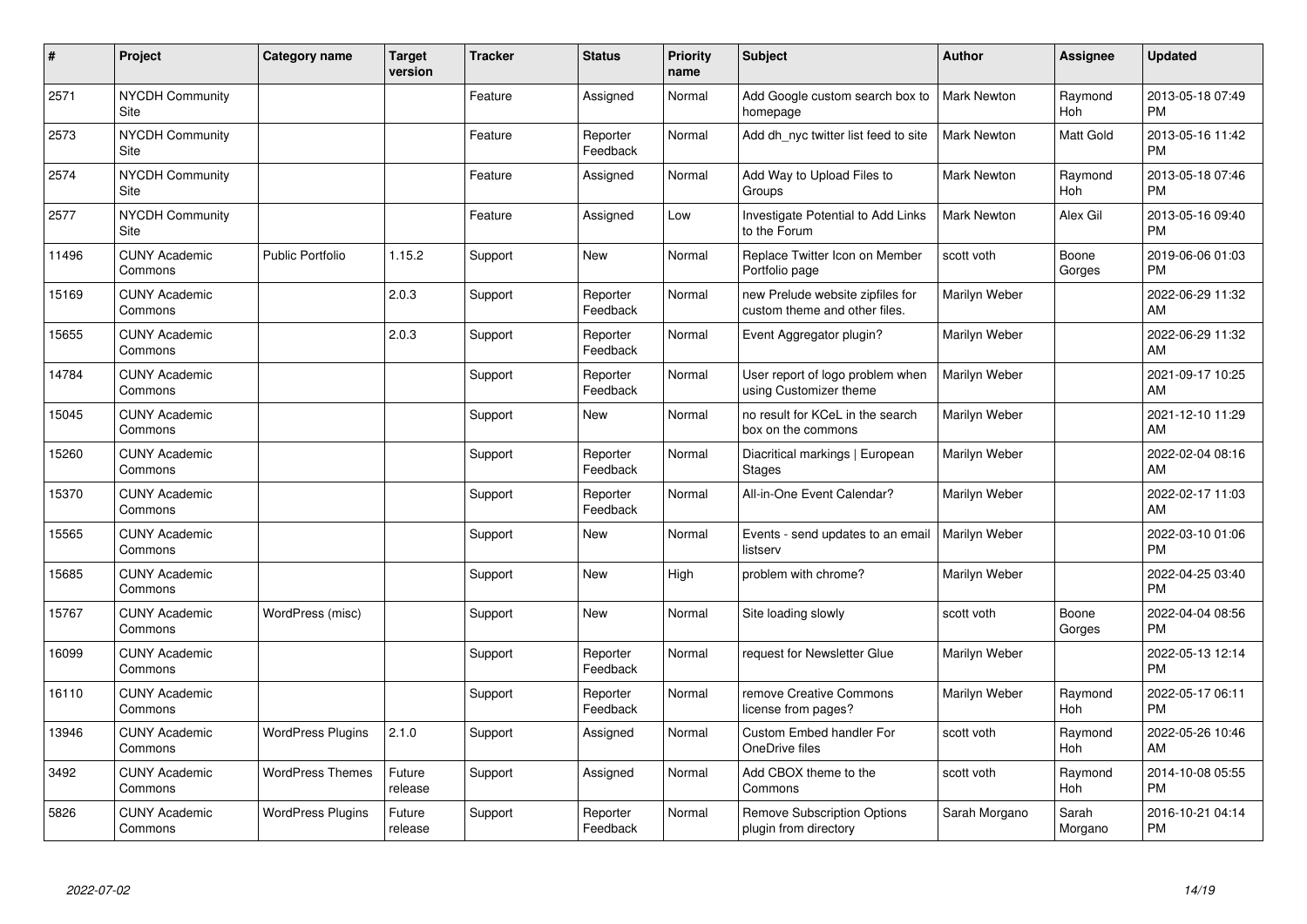| #     | <b>Project</b>                  | Category name            | <b>Target</b><br>version | <b>Tracker</b> | <b>Status</b>        | Priority<br>name | <b>Subject</b>                                                                            | <b>Author</b>         | Assignee            | <b>Updated</b>                |
|-------|---------------------------------|--------------------------|--------------------------|----------------|----------------------|------------------|-------------------------------------------------------------------------------------------|-----------------------|---------------------|-------------------------------|
| 9207  | <b>CUNY Academic</b><br>Commons |                          | Future<br>release        | Support        | Reporter<br>Feedback | Normal           | display dashboards made in<br>Tableau?                                                    | Marilyn Weber         | Boone<br>Gorges     | 2018-04-10 10:42<br>AM        |
| 9211  | <b>CUNY Academic</b><br>Commons | <b>WordPress Plugins</b> | Future<br>release        | Support        | Reporter<br>Feedback | Normal           | Auto-Role Setting in Forum Plugin<br>Causing Some Confusion                               | Luke Waltzer          | Boone<br>Gorges     | 2018-03-13 11:44<br>AM        |
| 11788 | <b>CUNY Academic</b><br>Commons | <b>WordPress Plugins</b> | Future<br>release        | Support        | Reporter<br>Feedback | Normal           | Plugin Request - Browse Aloud                                                             | scott voth            |                     | 2019-09-24 08:42<br>AM        |
| 636   | <b>CUNY Academic</b><br>Commons | WordPress (misc)         | Not tracked              | Support        | Assigned             | Normal           | Create Lynda.com-like Table of<br><b>Contents for Prospective Tutorial</b><br>Screencasts | <b>Matt Gold</b>      | scott voth          | 2016-02-23 03:12<br><b>PM</b> |
| 2175  | <b>CUNY Academic</b><br>Commons | WordPress (misc)         | Not tracked              | Support        | Assigned             | Normal           | Subscibe 2 vs. Jetpack<br>subscription options                                            | local admin           | Matt Gold           | 2016-01-26 04:58<br><b>PM</b> |
| 4070  | <b>CUNY Academic</b><br>Commons | Analytics                | Not tracked              | Support        | Assigned             | Normal           | Request for JITP site analytics                                                           | <b>Matt Gold</b>      | Seth Persons        | 2016-02-23 03:09<br><b>PM</b> |
| 4986  | <b>CUNY Academic</b><br>Commons | ZenDesk                  | Not tracked              | Support        | Assigned             | Normal           | Prepare documentation for<br>Zendesk re web widget                                        | <b>Matt Gold</b>      | Samantha<br>Raddatz | 2016-02-25 03:09<br><b>PM</b> |
| 8607  | <b>CUNY Academic</b><br>Commons |                          | Not tracked              | Support        | New                  | Normal           | Paypal?                                                                                   | Marilyn Weber         | Matt Gold           | 2018-05-15 01:37<br><b>PM</b> |
| 9729  | <b>CUNY Academic</b><br>Commons | <b>SEO</b>               | Not tracked              | Support        | New                  | Normal           | 503 Errors showing on<br>newlaborforum.cuny.edu                                           | Diane Krauthamer      | Raymond<br>Hoh      | 2018-05-22 04:48<br><b>PM</b> |
| 9941  | <b>CUNY Academic</b><br>Commons | Wiki                     | Not tracked              | Support        | Assigned             | Normal           | Wiki functionality                                                                        | <b>Matt Gold</b>      | Boone<br>Gorges     | 2018-06-26 10:57<br>AM        |
| 10273 | <b>CUNY Academic</b><br>Commons | Registration             | Not tracked              | Support        | Reporter<br>Feedback | Normal           | users combining CF and campus<br>address                                                  | Marilyn Weber         |                     | 2019-09-18 10:58<br>AM        |
| 10657 | <b>CUNY Academic</b><br>Commons |                          | Not tracked              | Support        | Reporter<br>Feedback | Normal           | child theme problems                                                                      | Marilyn Weber         |                     | 2018-11-08 01:19<br><b>PM</b> |
| 10839 | <b>CUNY Academic</b><br>Commons | About page               | Not tracked              | Support        | <b>New</b>           | Normal           | <b>Mission Statement Needs</b><br>Revision                                                | scott voth            | Matt Gold           | 2018-12-26 10:58<br>AM        |
| 10982 | <b>CUNY Academic</b><br>Commons | Domain Mapping           | Not tracked              | Support        | Reporter<br>Feedback | Normal           | <b>CNAME</b> question                                                                     | scott voth            |                     | 2019-01-22 04:29<br><b>PM</b> |
| 11149 | <b>CUNY Academic</b><br>Commons |                          | Not tracked              | Support        | Reporter<br>Feedback | Normal           | comments getting blocked                                                                  | Marilyn Weber         | Raymond<br>Hoh      | 2019-03-26 11:40<br>AM        |
| 11386 | <b>CUNY Academic</b><br>Commons | WordPress - Media        | Not tracked              | Support        | Reporter<br>Feedback | Normal           | disappearing images                                                                       | scott voth            | Boone<br>Gorges     | 2019-05-14 10:32<br>AM        |
| 11449 | <b>CUNY Academic</b><br>Commons | WordPress - Media        | Not tracked              | Support        | Reporter<br>Feedback | Normal           | Cloning Media Library for JITP<br>from Staging to Production Site                         | <b>Patrick DeDauw</b> | Boone<br>Gorges     | 2019-05-13 12:00<br><b>PM</b> |
| 11493 | <b>CUNY Academic</b><br>Commons | Domain Mapping           | Not tracked              | Support        | Reporter<br>Feedback | Normal           | Domain Mapping Request - Talia<br>Schaffer                                                | scott voth            | Matt Gold           | 2019-08-06 08:39<br>AM        |
| 11509 | <b>CUNY Academic</b><br>Commons |                          | Not tracked              | Support        | Reporter<br>Feedback | Normal           | deleted Page causing a Menu<br>problem?                                                   | Marilyn Weber         |                     | 2019-06-04 09:54<br>AM        |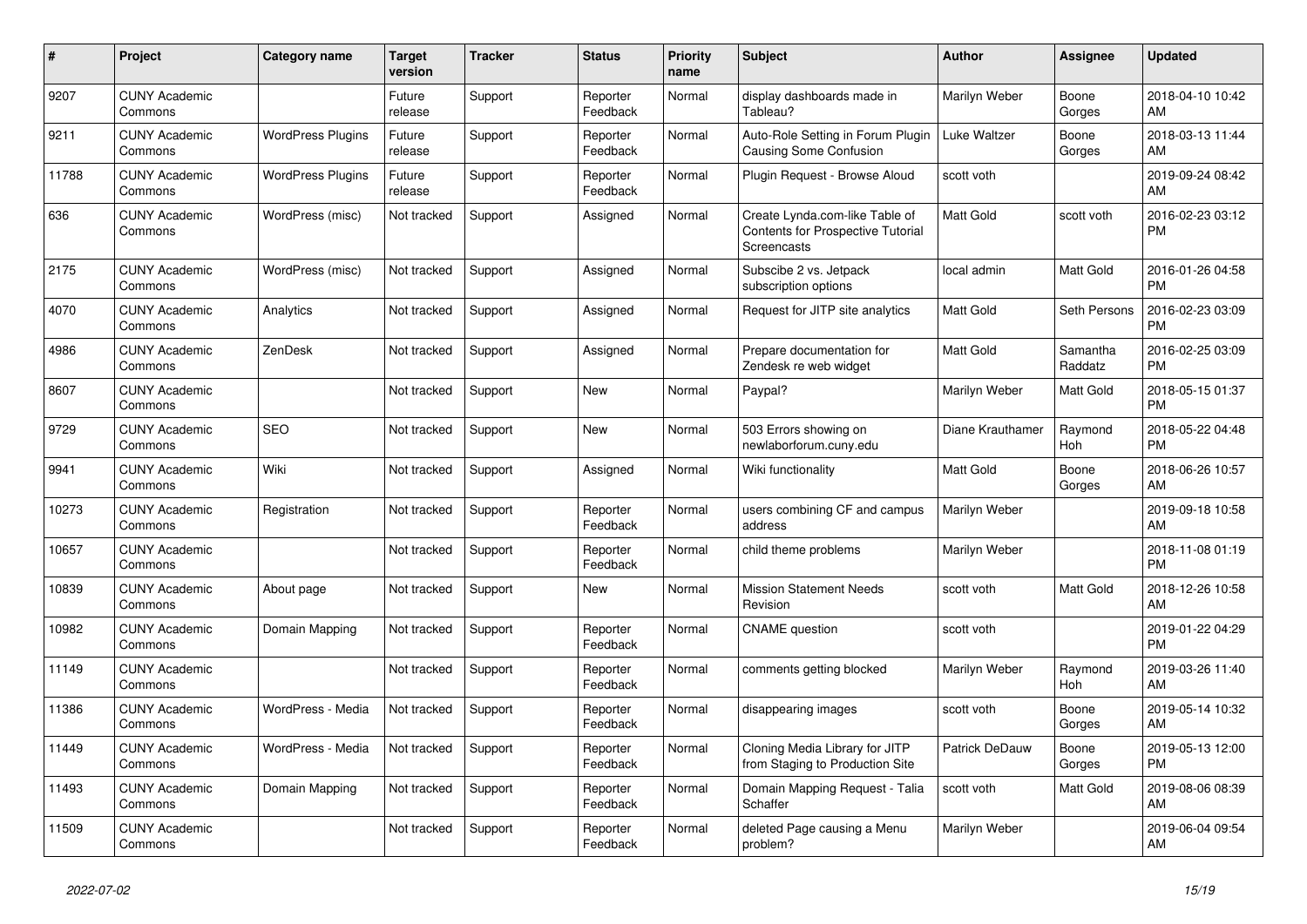| #     | Project                         | <b>Category name</b>      | <b>Target</b><br>version | <b>Tracker</b> | <b>Status</b>        | <b>Priority</b><br>name | <b>Subject</b>                                                   | <b>Author</b>   | <b>Assignee</b>  | <b>Updated</b>                |
|-------|---------------------------------|---------------------------|--------------------------|----------------|----------------------|-------------------------|------------------------------------------------------------------|-----------------|------------------|-------------------------------|
| 11519 | <b>CUNY Academic</b><br>Commons |                           | Not tracked              | Support        | Assigned             | Normal                  | comment option not appearing                                     | Marilyn Weber   |                  | 2019-09-24 10:28<br>AM        |
| 11545 | <b>CUNY Academic</b><br>Commons | <b>WordPress Plugins</b>  | Not tracked              | Support        | <b>New</b>           | Normal                  | Twitter searches in WordPress                                    | Gina Cherry     | Matt Gold        | 2019-09-23 01:03<br><b>PM</b> |
| 11624 | <b>CUNY Academic</b><br>Commons | WordPress (misc)          | Not tracked              | Support        | <b>New</b>           | Normal                  | Change pages into posts or swap<br>database for a Commons site?  | Stephen Klein   | Raymond<br>Hoh   | 2019-07-09 11:04<br>AM        |
| 11771 | <b>CUNY Academic</b><br>Commons |                           | Not tracked              | Support        | Reporter<br>Feedback | Normal                  | post displays in sections                                        | Marilyn Weber   |                  | 2019-08-20 10:34<br>AM        |
| 11787 | <b>CUNY Academic</b><br>Commons |                           | Not tracked              | Support        | Reporter<br>Feedback | Normal                  | automated comments notifications<br>on ZenDesk                   | Marilyn Weber   |                  | 2019-08-26 06:18<br><b>PM</b> |
| 11848 | <b>CUNY Academic</b><br>Commons |                           | Not tracked              | Support        | Hold                 | Normal                  | a Dean of Faculty wants to share<br>a large file                 | Marilyn Weber   |                  | 2019-09-24 08:44<br>AM        |
| 11883 | <b>CUNY Academic</b><br>Commons | Help/Codex                | Not tracked              | Support        | <b>New</b>           | Normal                  | Need Embedding Help Page<br>Update (Tableau)                     | Anthony Wheeler | scott voth       | 2019-09-24 08:49<br>AM        |
| 12004 | <b>CUNY Academic</b><br>Commons |                           | Not tracked              | Support        | Reporter<br>Feedback | Normal                  | Notifications for spam blog<br>comments                          | Gina Cherry     | Raymond<br>Hoh   | 2019-11-01 12:05<br><b>PM</b> |
| 12247 | <b>CUNY Academic</b><br>Commons | Publicity                 | Not tracked              | Support        | New                  | Normal                  | <b>Screenshot of First Commons</b><br>Homepage                   | scott voth      | scott voth       | 2020-01-14 12:08<br><b>PM</b> |
| 12328 | <b>CUNY Academic</b><br>Commons |                           | Not tracked              | Support        | <b>New</b>           | Normal                  | Sign up Code for Non-CUNY<br>Faculty                             | Laurie Hurson   |                  | 2020-01-28 10:25<br>AM        |
| 12350 | <b>CUNY Academic</b><br>Commons | <b>Blogs (BuddyPress)</b> | Not tracked              | Support        | Reporter<br>Feedback | Normal                  | URL creation problem                                             | Marilyn Weber   |                  | 2020-02-03 11:27<br>AM        |
| 12352 | <b>CUNY Academic</b><br>Commons |                           | Not tracked              | Support        | <b>New</b>           | Normal                  | "posts list" page builder block<br>option                        | Marilyn Weber   |                  | 2020-02-03 01:29<br><b>PM</b> |
| 12382 | <b>CUNY Academic</b><br>Commons | Membership                | Not tracked              | Support        | New                  | Normal                  | Email request change                                             | Marilyn Weber   | Marilyn<br>Weber | 2020-02-06 12:56<br><b>PM</b> |
| 12484 | <b>CUNY Academic</b><br>Commons |                           | Not tracked              | Support        | Reporter<br>Feedback | Normal                  | Sign up Code for COIL Course<br>starting in March                | Laurie Hurson   | Matt Gold        | 2020-03-02 02:26<br><b>PM</b> |
| 12741 | <b>CUNY Academic</b><br>Commons | <b>WordPress Plugins</b>  | Not tracked              | Support        | Reporter<br>Feedback | Normal                  | Tableau Public Viz Block                                         | Marilyn Weber   | Raymond<br>Hoh   | 2020-05-12 11:00<br>AM        |
| 13034 | <b>CUNY Academic</b><br>Commons |                           | Not tracked              | Support        | Reporter<br>Feedback | Normal                  | a site is asking people to join the<br>Commons to get a download | Marilyn Weber   |                  | 2020-07-12 07:23<br>AM        |
| 13255 | <b>CUNY Academic</b><br>Commons |                           | Not tracked              | Support        | Reporter<br>Feedback | Normal                  | Accessibility problems                                           | Marilyn Weber   |                  | 2020-09-01 05:48<br><b>PM</b> |
| 13286 | <b>CUNY Academic</b><br>Commons |                           | Not tracked              | Support        | New                  | Normal                  | problem connecting with<br><b>WordPress app</b>                  | Marilyn Weber   | Raymond<br>Hoh   | 2020-09-08 11:16<br>AM        |
| 13975 | <b>CUNY Academic</b><br>Commons | Social Paper              | Not tracked              | Support        | Reporter<br>Feedback | Normal                  | can't approve comments on Social<br>Paper paper                  | Marilyn Weber   |                  | 2021-02-12 09:33<br>AM        |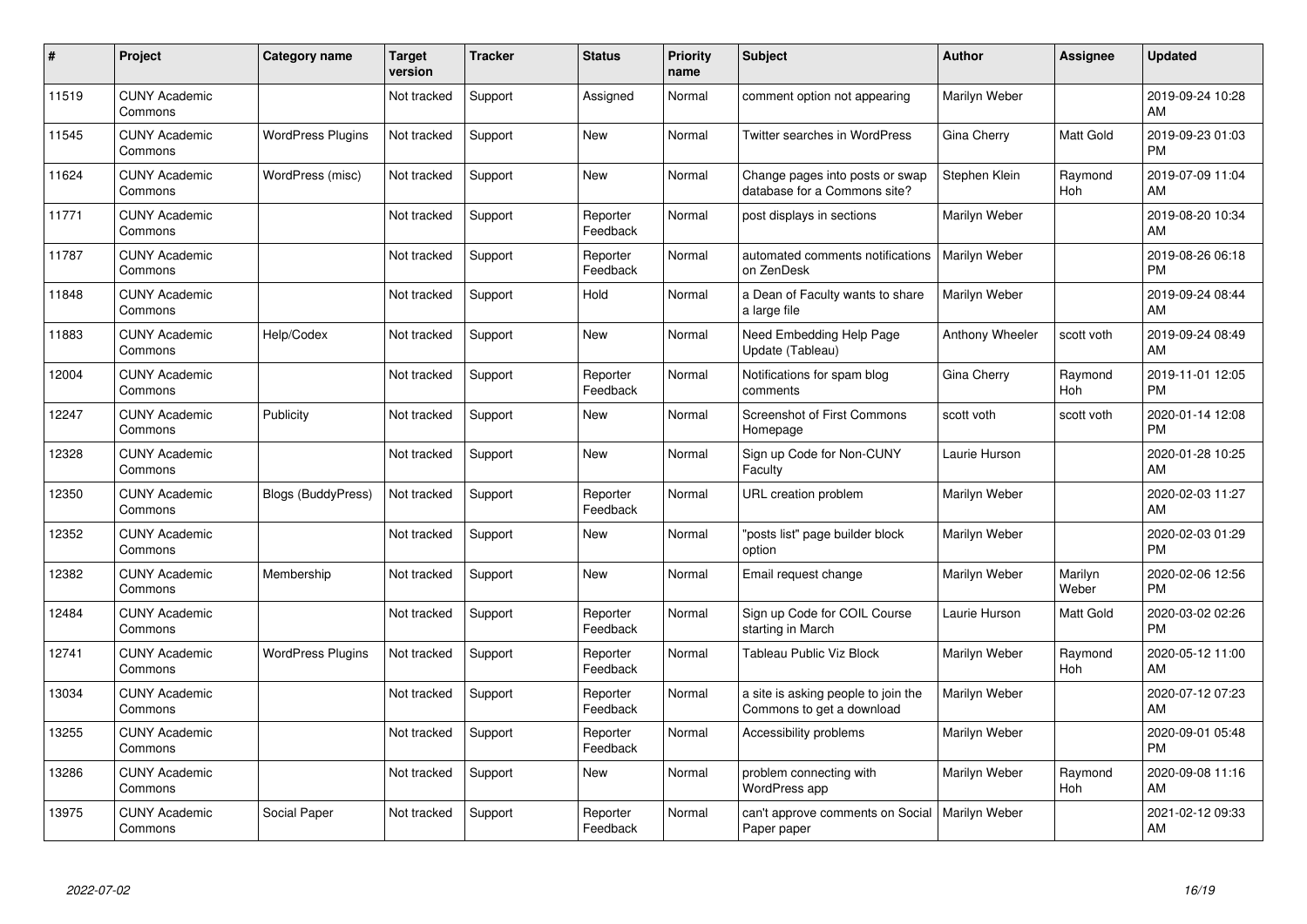| #     | Project                         | <b>Category name</b>    | <b>Target</b><br>version | <b>Tracker</b> | <b>Status</b>        | <b>Priority</b><br>name | <b>Subject</b>                                                      | <b>Author</b>    | <b>Assignee</b>    | <b>Updated</b>                |
|-------|---------------------------------|-------------------------|--------------------------|----------------|----------------------|-------------------------|---------------------------------------------------------------------|------------------|--------------------|-------------------------------|
| 14074 | <b>CUNY Academic</b><br>Commons | WordPress (misc)        | Not tracked              | Support        | Reporter<br>Feedback | Normal                  | page password protection problem                                    | Marilyn Weber    |                    | 2021-03-02 11:03<br>AM        |
| 14398 | <b>CUNY Academic</b><br>Commons |                         | Not tracked              | Support        | Reporter<br>Feedback | Normal                  | Events plug-in notification problem   Marilyn Weber                 |                  |                    | 2021-05-11 11:21<br>AM        |
| 14538 | <b>CUNY Academic</b><br>Commons |                         | Not tracked              | Support        | Reporter<br>Feedback | Normal                  | <b>Weebly To Commons</b>                                            | Laurie Hurson    |                    | 2021-09-14 10:47<br>AM        |
| 14842 | <b>CUNY Academic</b><br>Commons |                         | Not tracked              | Support        | Reporter<br>Feedback | Normal                  | Question about widgets and block<br>editor                          | Gina Cherry      |                    | 2021-10-06 03:01<br><b>PM</b> |
| 14900 | <b>CUNY Academic</b><br>Commons |                         | Not tracked              | Support        | Reporter<br>Feedback | Normal                  | previous theme?                                                     | Marilyn Weber    |                    | 2021-10-25 10:31<br>AM        |
| 14911 | <b>CUNY Academic</b><br>Commons | <b>WordPress Themes</b> | Not tracked              | Support        | <b>New</b>           | Normal                  | Twentytwentyone theme                                               | Marilyn Weber    |                    | 2021-10-28 10:37<br>AM        |
| 14983 | <b>CUNY Academic</b><br>Commons | WordPress (misc)        | Not tracked              | Support        | Reporter<br>Feedback | Normal                  | "Read More" tag not working                                         | Rebecca Krisel   | Raymond<br>Hoh     | 2021-11-23 01:17<br><b>PM</b> |
| 14994 | <b>CUNY Academic</b><br>Commons | cdev.gc.cuny.edu        | Not tracked              | Support        | In Progress          | Normal                  | Clear Cache on CDEV                                                 | scott voth       | Raymond<br>Hoh     | 2021-12-07 03:51<br><b>PM</b> |
| 15176 | <b>CUNY Academic</b><br>Commons |                         | Not tracked              | Support        | Reporter<br>Feedback | Normal                  | Archiving Q Writing & Old<br>Wordpress Sites on the Commons         | Laurie Hurson    |                    | 2022-02-08 10:28<br>AM        |
| 15816 | <b>CUNY Academic</b><br>Commons |                         | Not tracked              | Support        | New                  | Normal                  | slow loading at SPS                                                 | Marilyn Weber    |                    | 2022-04-05 01:26<br><b>PM</b> |
| 2666  | <b>CUNY Academic</b><br>Commons | About page              | Not tracked              | Documentation  | Assigned             | Normal                  | <b>Update About Text</b>                                            | Chris Stein      | Luke Waltzer       | 2016-03-04 11:19<br>AM        |
| 3524  | <b>CUNY Academic</b><br>Commons | Documentation           | Not tracked              | Documentation  | Assigned             | Normal                  | Post describing all you can do<br>when starting up a new blog/group | <b>Matt Gold</b> | scott voth         | 2014-10-04 12:56<br><b>PM</b> |
| 3565  | <b>CUNY Academic</b><br>Commons | My Commons              | Not tracked              | Documentation  | New                  | Normal                  | Load Newest inconsistencies                                         | Chris Stein      | scott voth         | 2015-11-09 01:16<br><b>PM</b> |
| 8666  | <b>CUNY Academic</b><br>Commons | Teaching                | Not tracked              | Documentation  | Assigned             | Normal                  | Create Teaching on the Commons<br>Resource Page                     | Matt Gold        | Laurie Hurson      | 2019-09-23 03:16<br><b>PM</b> |
| 12392 | <b>CUNY Academic</b><br>Commons | Help/Codex              | Not tracked              | Documentation  | New                  | Normal                  | Updates to Common Commons<br>Questions on Help Page                 | scott voth       | Margaret<br>Galvan | 2020-02-11 10:53<br>AM        |
| 3369  | <b>CUNY Academic</b><br>Commons | Reply By Email          | Not tracked              | Outreach       | Hold                 | Normal                  | Release reply by email to WP<br>plugin directory                    | Matt Gold        | Raymond<br>Hoh     | 2016-03-01 12:46<br><b>PM</b> |
| 9015  | <b>CUNY Academic</b><br>Commons | Groups (misc)           | Not tracked              | Outreach       | Assigned             | Normal                  | Email group admins the email<br>addresses of their groups           | Matt Gold        | Matt Gold          | 2018-01-02 09:54<br>AM        |
| 3506  | <b>CUNY Academic</b><br>Commons | Publicity               | 1.7                      | Publicity      | New                  | Normal                  | Prepare 1.7 email messaging                                         | Micki Kaufman    | Micki<br>Kaufman   | 2014-10-01 12:36<br><b>PM</b> |
| 3509  | <b>CUNY Academic</b><br>Commons | Publicity               | 1.7                      | Publicity      | <b>New</b>           | Normal                  | Create 1.7 digital signage imagery                                  | Micki Kaufman    | Marilyn<br>Weber   | 2014-10-01 12:40<br><b>PM</b> |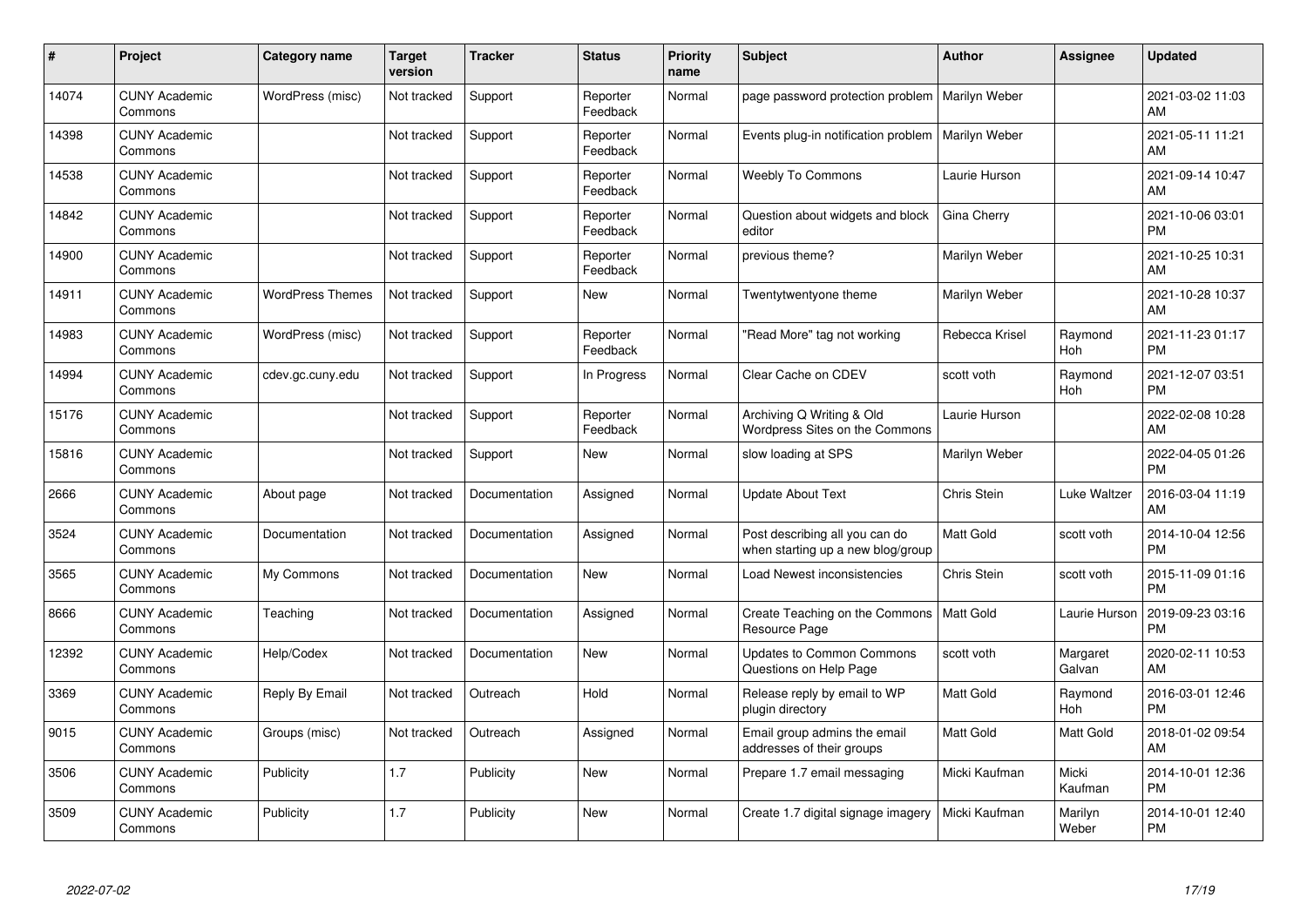| #     | <b>Project</b>                  | Category name           | <b>Target</b><br>version | <b>Tracker</b> | <b>Status</b>        | <b>Priority</b><br>name | <b>Subject</b>                                                                       | <b>Author</b>    | Assignee            | <b>Updated</b>                |
|-------|---------------------------------|-------------------------|--------------------------|----------------|----------------------|-------------------------|--------------------------------------------------------------------------------------|------------------|---------------------|-------------------------------|
| 3510  | <b>CUNY Academic</b><br>Commons | Publicity               | 1.7                      | Publicity      | Assigned             | Normal                  | Post on the News Blog re: 'My<br>Commons'                                            | Micki Kaufman    | Sarah<br>Morgano    | 2014-10-15 11:18<br>AM        |
| 3511  | <b>CUNY Academic</b><br>Commons | Publicity               | 1.7                      | Publicity      | Assigned             | Normal                  | Social media for 1.7                                                                 | Micki Kaufman    | Sarah<br>Morgano    | 2014-10-14 03:32<br><b>PM</b> |
| 6014  | <b>CUNY Academic</b><br>Commons | Publicity               | Future<br>release        | Publicity      | Reporter<br>Feedback | Normal                  | Google search listing                                                                | <b>Matt Gold</b> | Boone<br>Gorges     | 2016-09-21 03:48<br><b>PM</b> |
| 2612  | <b>CUNY Academic</b><br>Commons |                         | Not tracked              | Publicity      | Assigned             | Normal                  | Pinterest site for the Commons                                                       | local admin      | Sarah<br>Morgano    | 2016-03-04 11:19<br>AM        |
| 5298  | <b>CUNY Academic</b><br>Commons |                         | Not tracked              | Publicity      | <b>New</b>           | Normal                  | Survey Pop-Up Text                                                                   | Samantha Raddatz | Samantha<br>Raddatz | 2016-03-22 12:27<br><b>PM</b> |
| 6665  | <b>CUNY Academic</b><br>Commons |                         | Not tracked              | Publicity      | New                  | Normal                  | Dead Link in 1.10 announcement<br>post                                               | Paige Dupont     | Stephen Real        | 2016-12-01 03:11<br><b>PM</b> |
| 11393 | <b>CUNY Academic</b><br>Commons |                         | Not tracked              | Publicity      | <b>New</b>           | Normal                  | After 1.15 release, ceate a hero<br>slide and post about adding a site<br>to a group | scott voth       | Patrick<br>Sweeney  | 2019-05-14 10:32<br>AM        |
| 14475 | <b>CUNY Academic</b><br>Commons |                         | Not tracked              | Publicity      | <b>New</b>           | Normal                  | <b>OER Showcase Page</b>                                                             | Laurie Hurson    | Laurie Hurson       | 2021-09-14 10:46<br>AM        |
| 14504 | <b>CUNY Academic</b><br>Commons |                         | Not tracked              | Publicity      | Reporter<br>Feedback | Normal                  | Adding showcases to home page<br>menu                                                | Laurie Hurson    | Boone<br>Gorges     | 2022-01-19 03:26<br>PM        |
| 10439 | <b>CUNY Academic</b><br>Commons | Design                  | 2.1.0                    | Design/UX      | <b>New</b>           | Normal                  | Create Style Guide for Commons                                                       | Sonja Leix       | Sara Cannon         | 2022-06-28 01:43<br><b>PM</b> |
| 860   | <b>CUNY Academic</b><br>Commons | Design                  | Future<br>release        | Design/UX      | Assigned             | Normal                  | <b>Standardize Button Treatment</b><br><b>Across the Commons</b>                     | Chris Stein      | Chris Stein         | 2014-05-01 09:45<br>AM        |
| 3059  | <b>CUNY Academic</b><br>Commons | Group Forums            | Future<br>release        | Design/UX      | New                  | Normal                  | Forum Post Permissable Content<br><b>Explanatory Text</b>                            | Chris Stein      | <b>Chris Stein</b>  | 2015-04-02 11:27<br>AM        |
| 3577  | <b>CUNY Academic</b><br>Commons | My Commons              | Future<br>release        | Design/UX      | Assigned             | Normal                  | Replies to items in My Commons                                                       | <b>Matt Gold</b> | Raymond<br>Hoh      | 2015-04-09 05:19<br><b>PM</b> |
| 4221  | <b>CUNY Academic</b><br>Commons | Group Forums            | Future<br>release        | Design/UX      | Assigned             | Normal                  | Add 'Number of Posts' display<br>option to Forum page                                | Samantha Raddatz | Samantha<br>Raddatz | 2015-06-26 02:21<br><b>PM</b> |
| 4222  | <b>CUNY Academic</b><br>Commons | User Experience         | Future<br>release        | Design/UX      | New                  | Normal                  | Add information to 'Delete<br>Account' page                                          | Samantha Raddatz | scott voth          | 2015-06-26 11:35<br>AM        |
| 4225  | <b>CUNY Academic</b><br>Commons | <b>DiRT</b> Integration | Future<br>release        | Design/UX      | <b>New</b>           | Normal                  | Add information to DIRT page (in<br>Create a Group)                                  | Samantha Raddatz | Matt Gold           | 2015-06-26 03:14<br><b>PM</b> |
| 4226  | <b>CUNY Academic</b><br>Commons | <b>BuddyPress Docs</b>  | Future<br>release        | Design/UX      | <b>New</b>           | Normal                  | Add option to connect a Doc with<br>a Group                                          | Samantha Raddatz | Samantha<br>Raddatz | 2015-09-09 04:08<br><b>PM</b> |
| 4253  | <b>CUNY Academic</b><br>Commons | <b>Public Portfolio</b> | Future<br>release        | Design/UX      | <b>New</b>           | Normal                  | Encourage users to add portfolio<br>content                                          | Samantha Raddatz | Samantha<br>Raddatz | 2015-07-07 11:32<br>AM        |
| 4404  | <b>CUNY Academic</b><br>Commons | Public Portfolio        | Future<br>release        | Design/UX      | Assigned             | Normal                  | Change color of permissions info<br>on portfolio editing interface                   | <b>Matt Gold</b> | Samantha<br>Raddatz | 2015-08-11 05:28<br><b>PM</b> |